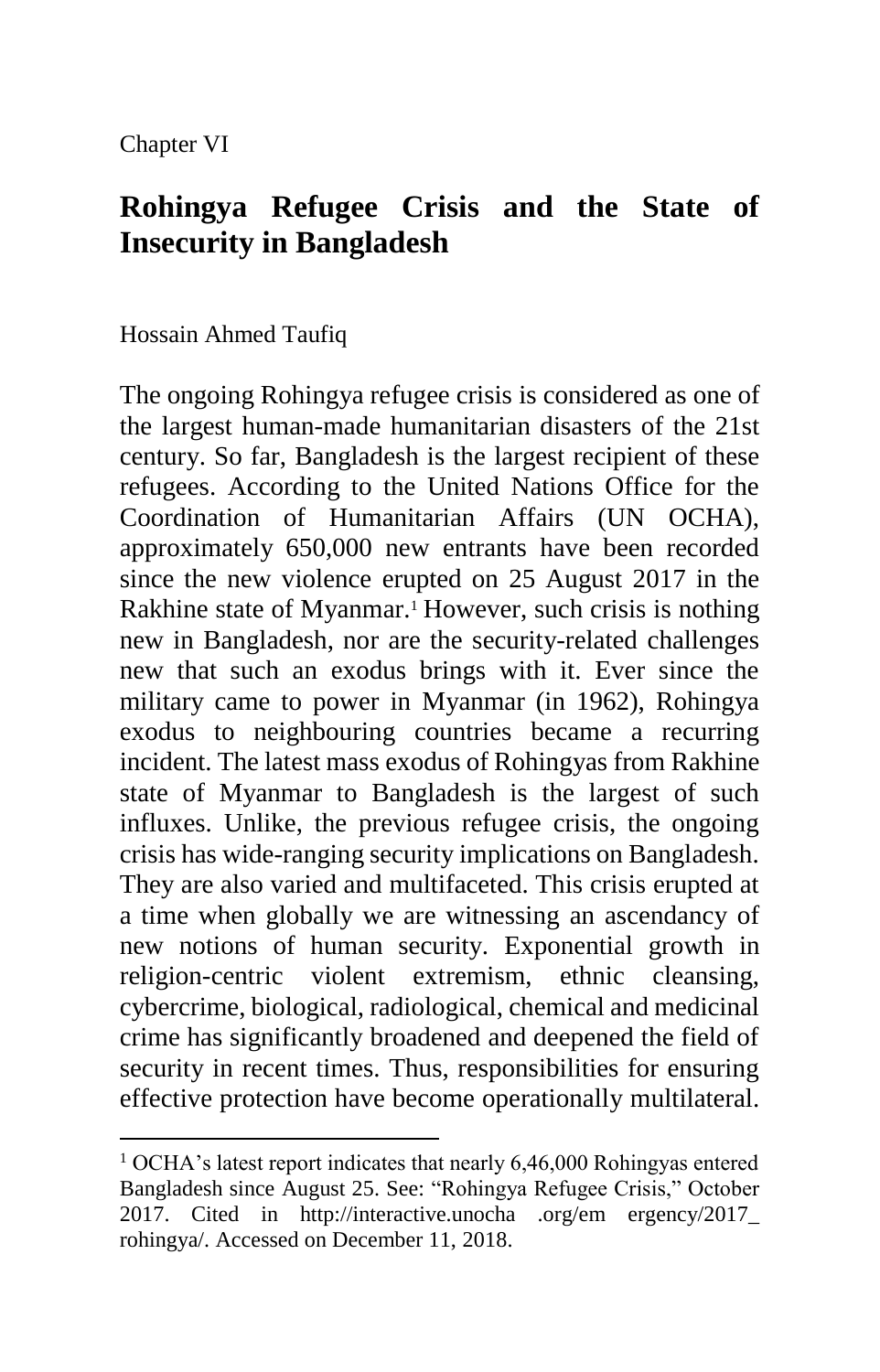The problem of security regarding the Rohingya refugee issue is complicated by the Islamist insurgency, illicit<br>methamphetamine/vaba drug trafficking, and methamphetamine/yaba drug trafficking, and HIV/AIDS/STI prevalence factors.

The chapter examines the different dimensions of security challenges that the recent spell of Rohingya exodus brings to Bangladesh and the refugees themselves. In order to understand the challenges, firstly the chapter attempts to conceptualise the prominent security frameworks. Secondly, it examines the context and political economy behind the persecution of Rohingyas in the Rakhine state. Thirdly, it explores the political and military aspects of security. Fourthly, it explores the social and economic dimensions. Finally, it examines the environmental impacts of Rohingya crisis in Bangladesh.

### **Security and Securitisation**

1

In this increasingly globalised world, security ranks prominently among the complexities facing the humanity. 2 In the name of security, every day, scores of people are killed, tortured, mutilated, raped, imprisoned, starved, impoverished, displaced, or denied education, health and other basic needs across the globe. The concept of security, however, is extremely saturated. It touches almost all aspects of contemporary societies around the world. It has the power to upset the political, economic and social balance. Today, images of security and insecurity flash across our television screens and the internet almost constantly. Newspaper outlets and radio waves are busy to cover it. All this makes

<sup>2</sup> Barry Buzan, *People, States & Fear: An Agenda for International Security Studies in The Post-Cold War Era* (London: Harvester Wheatsheaf, 1991), p.1.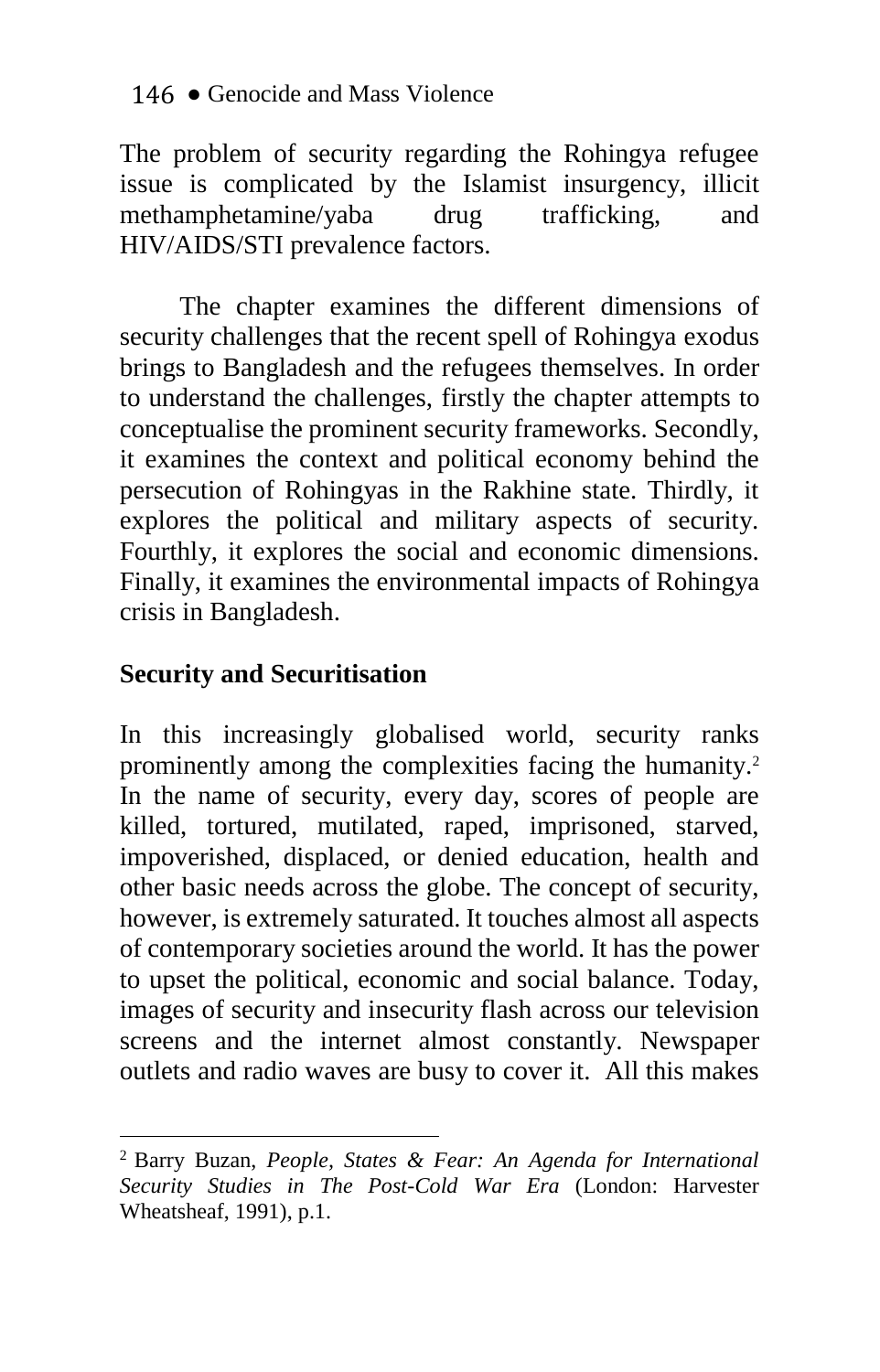security a fascinating, often deadly, but always an important topic. However, it remains a difficult concept to define even today. Some scholars consider 'security as a beauty: a subjective and elastic term, meaning exactly what the subject in question says it means; neither more nor less.' <sup>3</sup> However, most scholars within political science and international relations work with a definition of security that involves the alleviation of threats to cherished values. As Jarvis argues, the 'perception of a threat is certainly as important as any construction of an objective threat….' <sup>4</sup> Father of modern peace studies Johan Galtung indicated that there are three forms of violent activities that threatens human life- 'direct violence' representing behavior that directly threatens human physical capacity to operate, 'structural violence' representing systematic discrimination against particular groups, finally 'cultural violence' representing the existence of prevalence or prominent social norms that makes direct, structural violence seem "natural". <sup>5</sup> According to noted security expert Barry Buzan, human collectiveness is mainly threatened on five areas – political, military, economic, societal, and environmental.<sup>6</sup> Based on the said conceptual works, the chapter seeks to investigate what security vulnerabilities or threats the Rohingyas are facing while living in Bangladesh as documented and undocumented refugees in the country. Also, it attempts to examine the challenges the recurring Rohingya crisis is bringing to the local economy and society.

<sup>3</sup> Paul D. Williams, *Security Studies: An Introduction* (Oxon: Routledge, 2008), p.1.

<sup>4</sup> Robert Jervis, *Perception and Misperception in International Politics* (Princeton: Princeton University Press, 1976), p. 6.

<sup>5</sup> Johan Galtung, "Violence, Peace and Peace Research," *Journal of peace research*, pp. 167-191, 1969; Johan Galtung, "Cultural Violence," *Journal of peace research*, pp. 291-305, 1990.

<sup>6</sup> Barry Buzan, *People, State & Fear* (Colchester: Transasia Publishers, 1983).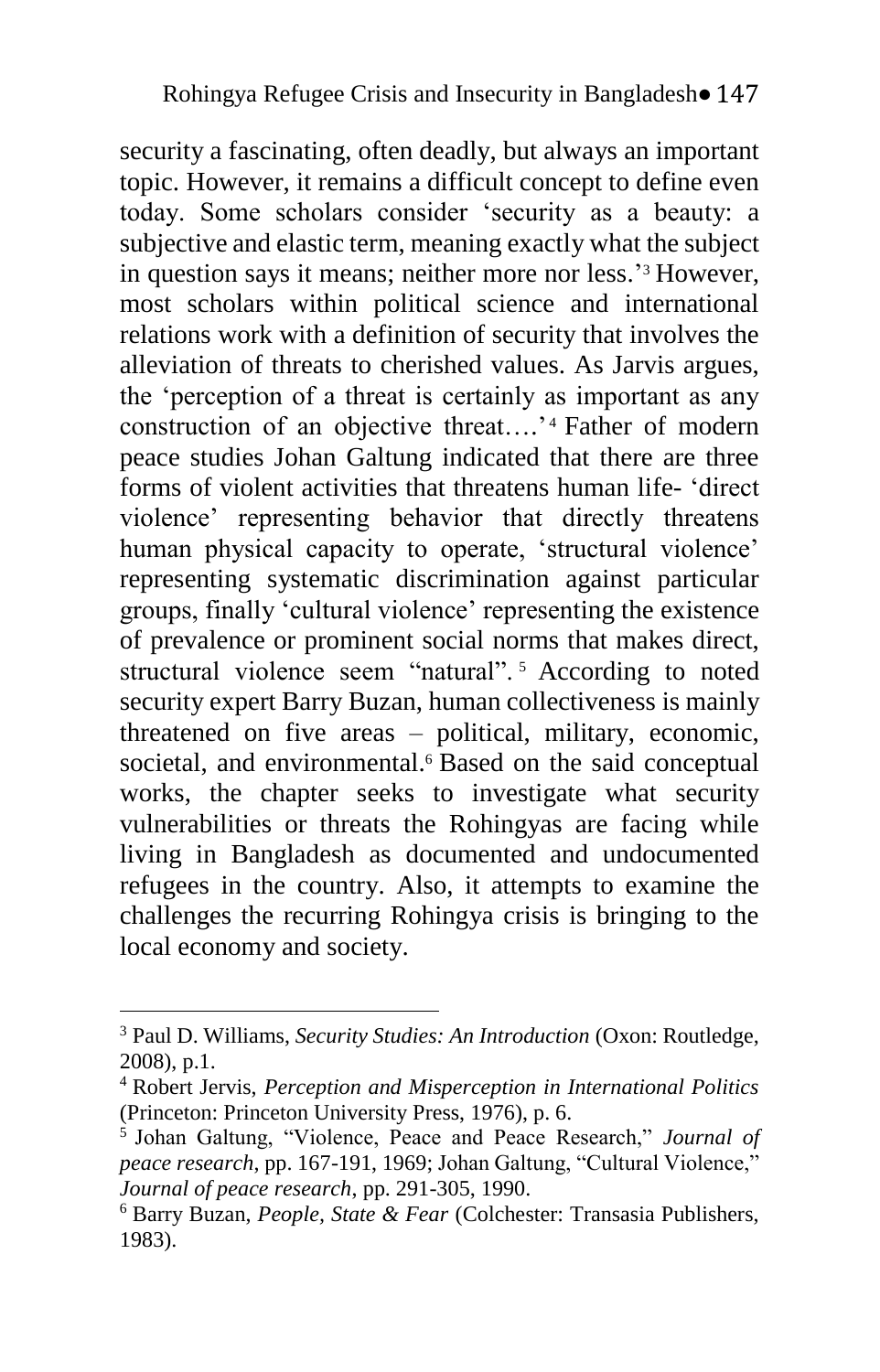# **Methodology**

To explore the question of insecurity relating to the Rohingya influx, firstly a set of qualitative techniques were employed in Kutupalong and Balukhali camps in Ukhia, Cox's Bazar district. Given the nature of the study, a purposive sampling was used to select the respondents.

| <b>Tools/Techniques</b> | Respondent/s                                                                |
|-------------------------|-----------------------------------------------------------------------------|
| Narrative Inquiry       | An injured victim of Tatmadaw's brutal                                      |
|                         | military assault.                                                           |
| Key Informant           | Upazila Nirbahi Officer (UNO) of Ukhia,                                     |
| Interviews (KII)        | Program officials of BRAC, Practical<br>Action, and Save the Children, WFP- |
|                         |                                                                             |
|                         | YPSA Distribution Product Supervision.                                      |

In addition to the narrative inquiry and KIIs, an observation technique was used to investigate the environmental and living conditions of the camps. Secondly, a secondary literature review was carried out. Articles from reputed journal archives, books, book chapters, Governmental and Nongovernmental reports were reviewed. Finally, quantitative data on violence associated with Rohingyas were sought from the Bangladesh Peace Observatory (BPO) platform and various news outlets. A descriptive analysis of these data has been performed, and triangulation with qualitative information has been attempted in order to understand the multifaceted security problems that the Rohingya refugee crisis poses to Bangladesh.

# **Context of the Crisis**

Myanmar is located within the corridor of South Asia and South East Asia. It witnessed a historic change when Nobel laureate Aung San Suu Kyi's 'National Leader for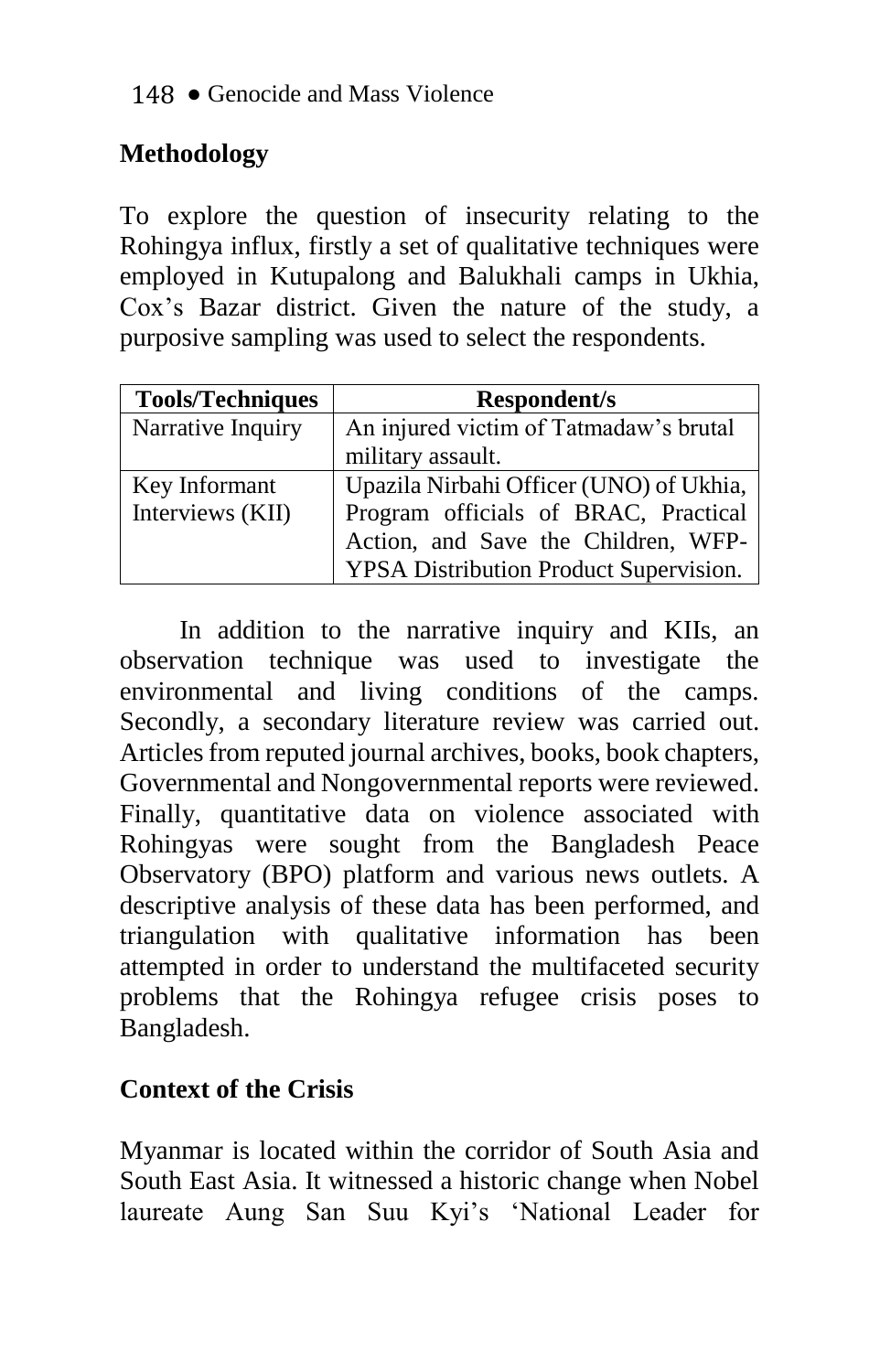Democracy (NLD)' ascended to power through a historic election victory in 2015. Her ascension to power ended a 60 years old direct military rule. Hopes were high that NLD, a party backed by democratic values and principles would act as a guarantor of ensuring the long-term aspiration of peace and prosperity for 50 million Myanmar's people.<sup>7</sup> However, soon it became apparent that due to various constitutional amendments and restrictions, Suu Kyi cannot assume the full and active control of power. She has to share power with the military and retain many of the policies adopted by the previous military-backed 'Union Solidarity and Development Party (USDP)'. <sup>8</sup> Such arrangements effectively rendered the chances of a sustainable solution of the long-standing Rohingya issue in the Rakhine state. In fact, to garner the support of the Myanmarese military, Suu Kyi aligned her policy with the pernicious martial doctrines in the region. The strong backing of China and India reinforced the pseudo-military government to perform an ethnic cleansing against the Rohingyas. <sup>9</sup> There are allegations that many Chinese are operating in the Rakhine state due to their massive investment plans and projects in the region. While asked about Chinese activity, a camp dweller stated that:

Terminon-<br>The Rise of Rohingya Insurgency and Its Implication on Myanmar and India," 9 September 2017. Cited in https:// moderndiplomacy.eu/201 7/09/19/the-rise-of-rohingya-insurgenc y6- and –its-implication-on-mya nmar-and-india/. Accessed on December 6, 2018.

<sup>8</sup> Azim Ibrahim, *The Rohingyas: Inside Myanmar's Hidden Genocide* (Oxford: Oxford University Press, 2016), p.62.

<sup>9</sup> Lex Rieffel, eds, *Myanmar/Burma: Inside Challenges, Outside Interests* (Washington D.C., Brookings Institution Press, 2010); "Dragon Meets Elephant: China and India's Stakes in Myanmar," 12 October 2017. Cited in http://www.thedailystar. net/opinion/perspective /maya nmar-rohingya-refugee-crisis-dragon-meets-elephant-myanmar-1475020. Accessed on 25 January 2018.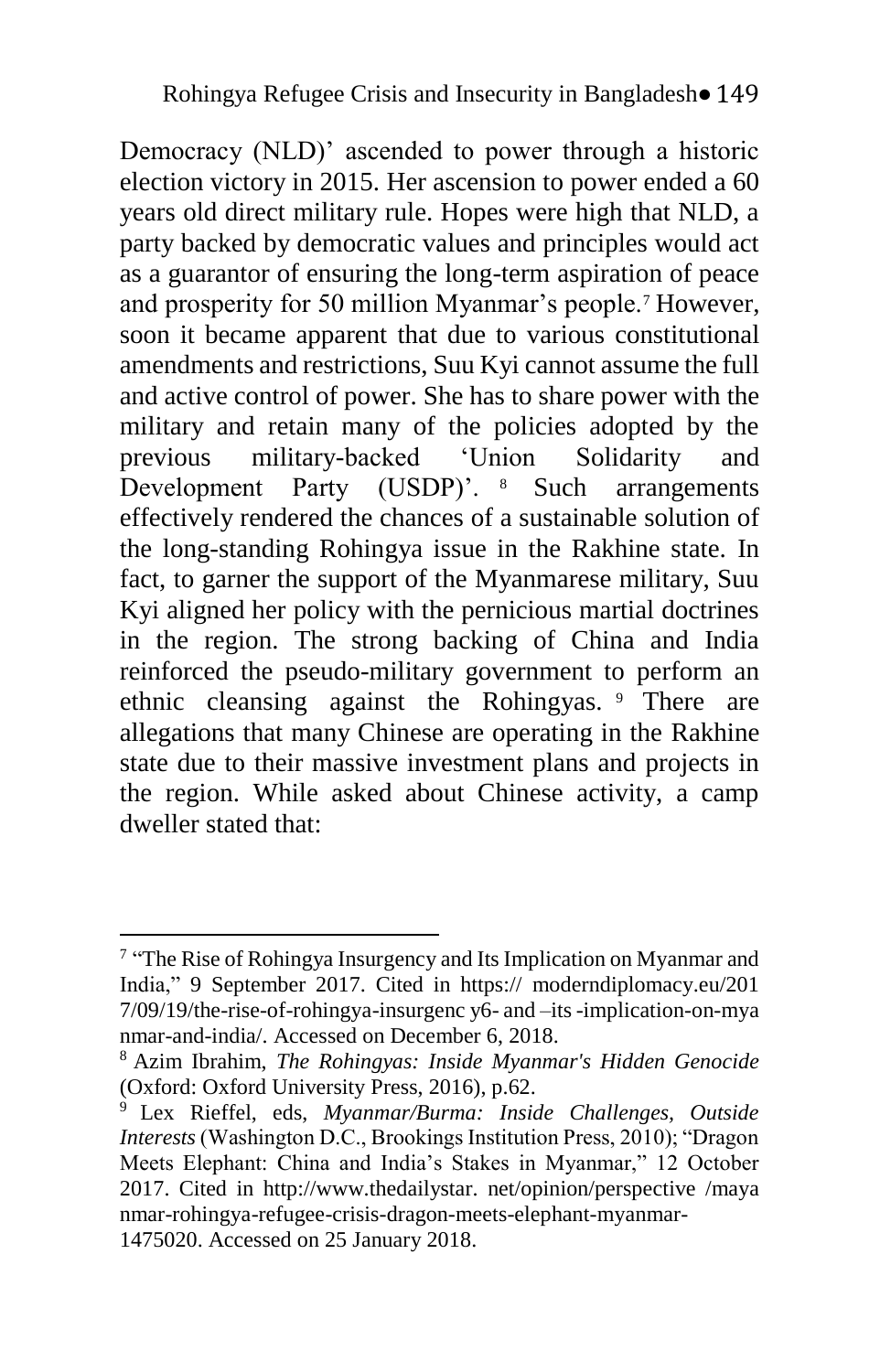All those symptoms show that Chinese backing prompted the ongoing actions of the Myanmar government in the Rakhine. Huge numbers of Chinese are operating in the state, and they work closely with the Rakhine Buddhists and the local authorities there  $10$ 

- China's and India's support for Myanmar dates back to late 1980s when the military seized power. Both the Asian powers endeavoured to expand their influence in the reconfigured Myanmar to safeguard their national interests, including multi-billion dollar investments in Myanmar, particularly in the Rakhine state.

China, for instance, has several policy objectives in Myanmar, including access to the Indian Ocean, energy security, border stability, and bilateral economic cooperation. The U.S. control of the adjacent Straits of Malacca is a headache for China, since it is the main passageway of the oil and gas it imports from the Middle East and Central Asia. In 1993, China became a net oil importer. <sup>11</sup> Now, it is one of the largest hydrocarbon consumer countries in the world, with a dependency reaching 64.4 per cent of total oil consumption in 2017 (up from 29 per cent in 2000). <sup>12</sup> This growth is expected to continue.<sup>13</sup> About 80 per cent of China's imported oil passes through the Malacca Straits. Such transshipment makes China highly vulnerable, for example, even to an embargo,

<sup>10</sup> Local Rohingya informant, Kutupalong camp, Ukhia, 24 March 2018. Due to security reasons, he refused to disclose his name.

<sup>11</sup> Jürgen Haacke, *Myanmar's Foreign Policy: Domestic Influences and International Implications* (New York: Routledge, 2016).  $12$  ibid.

<sup>&</sup>lt;sup>13</sup> "China's Oil Import Dependency Deepens,". Washington DC,13 January 132017. Accessed February 22, 2018.Cited in https://oilprice.com/Latest-Energy-News/World-News/Chinas-Oil-Import-Dependency-Deepens.html. Accessed on 22 February 2018.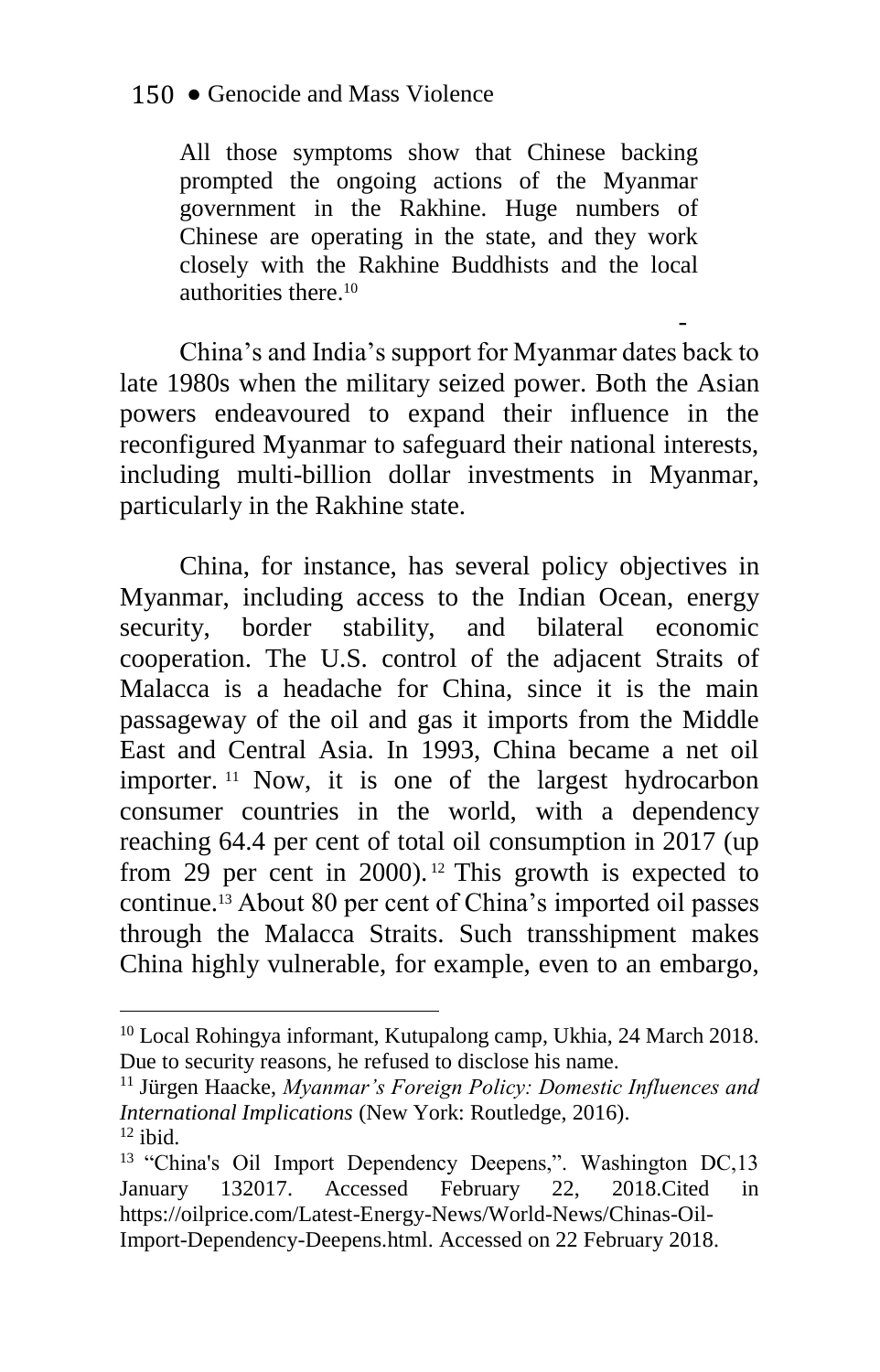let alone conflict.<sup>14</sup> Chinese scholars have long advocated importing oil and gas from the Middle East and Africa through pipelines girding Yunan province to the Kyauk Phyu port. <sup>15</sup> Their two-step plan to avoid the Malacca Strait includes, first, to construct a deep-sea port in Myanmar, where the oil and gas would be brought by ships (in liquified format), and second, transfer the oil and gas through separate pipelines to southwest China. China, therefore, has invested heavily in the oil and gas infrastructure development in Rakhine.<sup>16</sup> A 2.45 billion USD pipeline from Western China to Kyak Phyu is already operational, with the gas pipeline stretching 793km and the oil pipeline 771km.<sup>17</sup> These pipelines will provide a secure route for Beijing's imported Middle East crude oil and gas, and significantly reduces China's reliance on oil and gas supplies passing through the U.S. controlled Strait of Malacca. The oil pipeline can transfer 22 million tons of oil per year which is 5-6 per cent of China's net oil import.<sup>18</sup> Myanmar shares a 2,000km long border with China's Yunan province. For decades, China sought an alternate trade route to Africa, Asia, and the Middle-East. Since Myanmar offers that opportunity, China has invested upwards of 15 billion USD in Myanmar under the sponsorship of its' "The Great International Yunnan Passage."<sup>19</sup> This route comprises of a comprehensive set of road, rail, and air connections through Kunming-Ruili-Muse- Mandalay-Yangon and finally culminates to the Rakhine state.

<u>.</u>

<sup>&</sup>lt;sup>14</sup> Zhao Hong, "India and China: Rivals or Partners in Southeast Asia?" *Contemporary Southeast Asia*, pp. 121–143, 2007.

<sup>&</sup>lt;sup>15</sup> "China Moves to Revive its Sway in Myanmar." 28 February 2016. Cited in https://www.wsj.com/articles/china-moves-to-revive-its-swayin-myanmar-1456697644. Accessed 23 February 2018.

<sup>&</sup>lt;sup>16</sup> "Dragon meets elephant: China and India's stakes in Myanmar," *op.cit.*

 $17$  ibid.

 $18$  ibid.

 $19$  ibid.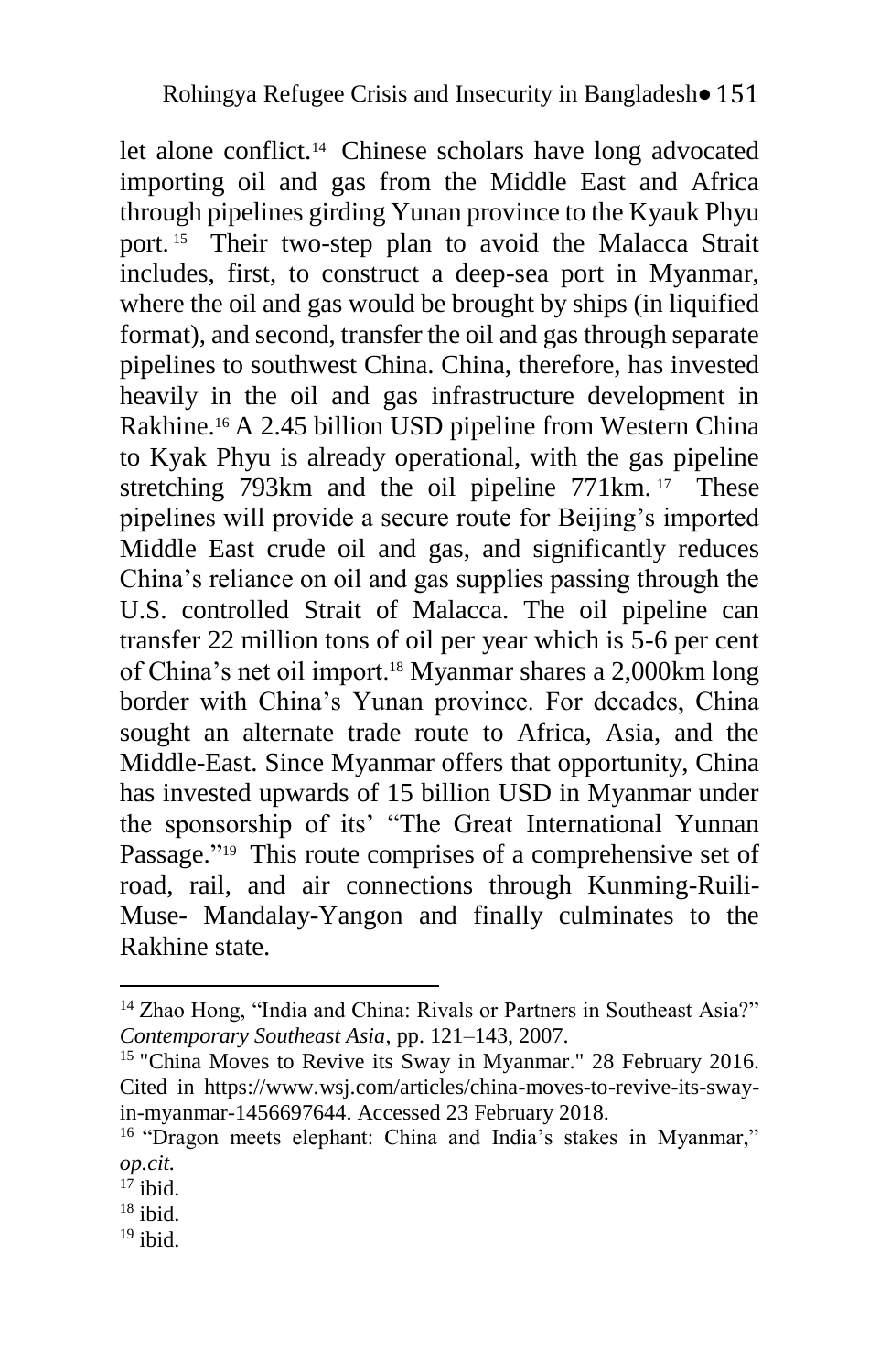Aung Sun Suu Kyi's 2015 election-win and her ascension to power have brightened the India-Myanmar relationship. India considered it as a golden opportunity to revive the 1991 "Look East" policy, now dubbed as "Act East" to forge economic relations.<sup>20</sup> Since then bilateral relations have improved markedly. Also, India considers Myanmar a key ally in maintaining the security and stability of Northeast India NEI (North East India). The four NEI states— Manipur, Mizoram, Arunachal Pradesh and Nagaland—share a common border of 1,643 km with Myanmar. <sup>21</sup> India considers cooperation with Myanmar a critical stepping stone to limiting the influence of Naga insurgency.<sup>22</sup> Another key reason for New Delhi's new "Act East" policy is to counter China's growing clout in Southeast Asia and the Bay of Bengal. The convergence of all these aspects has impelled New Delhi to invest heavily in Myanmar, setting forth several maritime and land-based Myanmar infrastructural development plans, such as the landmark Kaladan multimodal project, India-Myanmar-Thailand Asian Trilateral Highway, and a road-river-port cargo transport project.<sup>23</sup>

To secure the economic objectives, both China and India extended military cooperation with Myanmar

<sup>&</sup>lt;sup>20</sup> "India's 'Look East' – 'Act East' Policy: Hedging as a Foreign Policy Tool," 5 June 2017. Cited in https://www.fiia.fi/en/publication/indiaslook-east-act-east-policy. Accessed on March 21, 2018.

<sup>&</sup>lt;sup>21</sup> "No Border Dispute between India and Myanmar States Government," 1 August 2018. Cited in https://economictimes.indiatimes.com/news /defence/no-border-dispute-between-india-and-myanmar-states

government/article show/65229882.cms. Accessed on December 6, 2018.

<sup>22</sup> "Why Do China, India Back Myanmar over Rohingya crisis?". 18 October 2017. Cited in http://www.scmp.com/week-asia/geopolitics/ article/2115839/why-do-china-india-back-myanma r-over-rohingyacrisis. Accessed on 21 March 2018.

 $23$  ibid.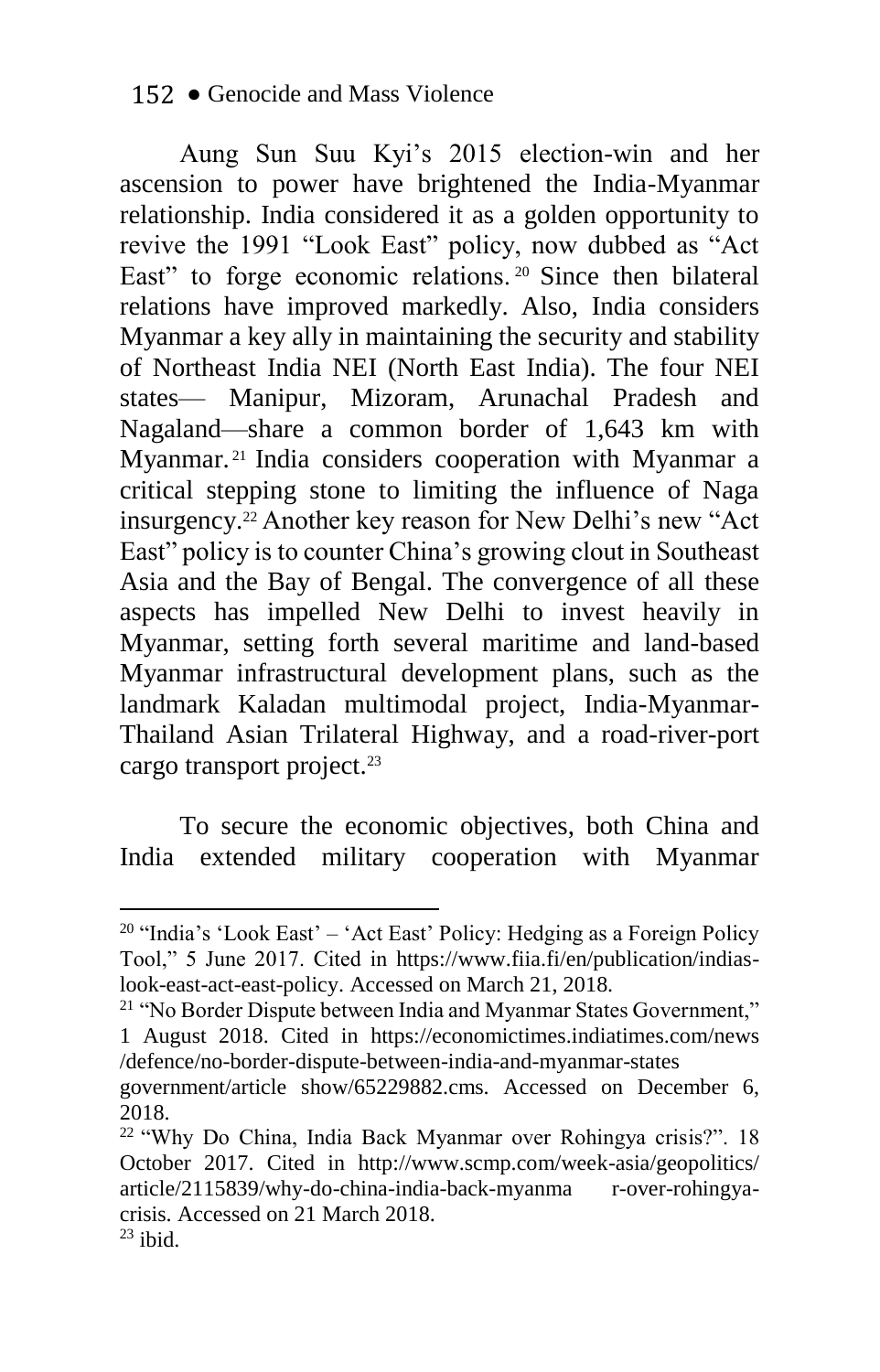#### Rohingya Refugee Crisis and Insecurity in Bangladesh• 153

government. Since 2000, both countries have signed more than dozens of deals with Myanmar relating to military hardware sell and training of Tatmadaw.<sup>24</sup>

Despite the strong Chinese and Indian backing, the Rohingya issue has severely weakened Suu Kyi's status in the global community. There are also talks of stripping her off the Nobel Peace Prize. The counter-offensive measures following the insurgency attack conducted by the Myanmar army seriously jeopardised the chances of elevating the long cherished external prospects of Myanmar after a 60-year isolationist policy. International community sympathised with the persecuted Rohingya people and condemned the Suu Kyi's government.

#### **Name: Abdul Karim Age: 50 Location: Kutupalong camp Zone: DD, Camp: 3, Upazilla: Ukhia**

My village was by the seaside. It was a day before Eid-ul Azha when they attacked. At first, in the morning, Myanmar Navy ships fired at the villages at the seaside, then attacked with bombs and

<u>.</u>



rockets from the air. First, they attacked our village. By noon, we fled to the nearby forest and took our cattle and other livestock along with us. We returned to our village when we saw that the firing stopped and there was no one there. However, in the evening, we saw from the distance that a large number of military men approaching towards our village. We took everything once again and started fleeing towards the forest, and they started coming after us and right before we entered the jungle, they started firing at us all at once. They

<sup>24</sup> Lex Rieffel, *op.cit.*; "Dragon Meets Elephant: China and India's Stakes in Myanmar," *op.cit.*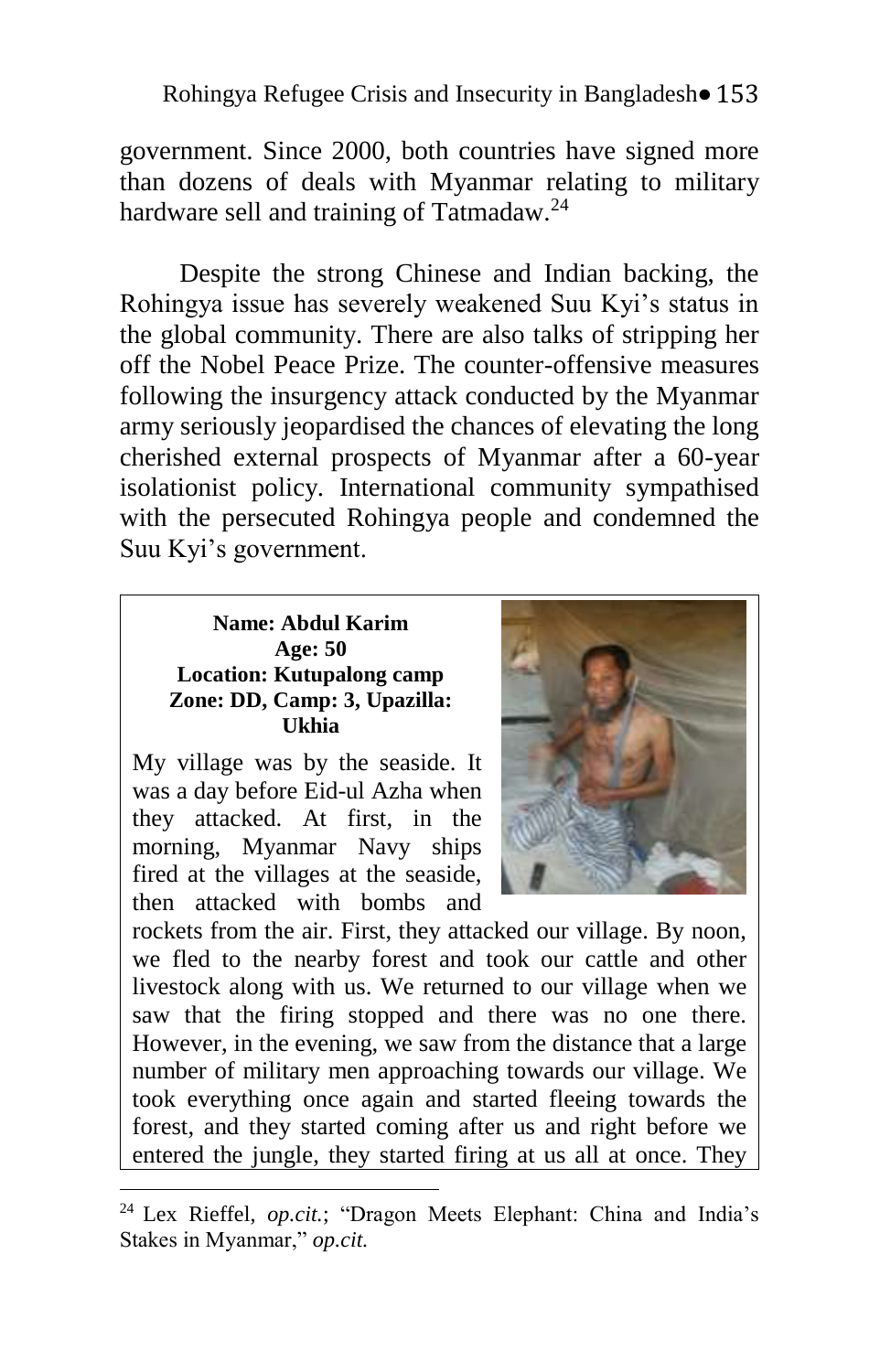(army) were running after us from the south side and we were trying to escape through the jungles, and when they realised that we were outrunning them, they started firing, and a bullet hit me near my chest. My son got shot in the head near his ear. He instantly fell in front me. He died! He was only 12 years old. (Respondent was silent for some time).

When the bullet hit me, I fell down. People who were fleeing with us carried me to the forest. When we crossed the border and came here in the camp, MSF (Medecins Sans Frontieres, Bangladesh) received us from there. MSF reviewed my condition and referred me to a Cox's Bazar hospital. At the hospital, I had to spend almost three to four months. The bullet hit me (Again he was showing his bullet mark) here but later it went inside my body. They got the bullet out but could not stitch me properly. 'Pus' comes out of my injury every now and then. But, I truly appreciate the overall help that we received from the government of Bangladesh and MSF. I think that is a lot. They kept us for three-four months and provided whatever sort of treatment I needed.

Lot of them died, even the ones that were with us, a lot of them were slaughtered and were carried away in vehicles and a lot of them were captured and lot others were thrown into trenches. But we were lucky enough who were able to escape.

In this shed, me, my two daughters and my wife are now living. We are being provided with the hygiene kits, and so is everyone, some miscellaneous other stuff. We also receive cooking supply such as lentils and rice. Water shortage is a problem in the camp. There is a lack of water sources near my shelter. We have to go very far to fetch water; it is also very crowded. We have to stand in a long queue. If a tube well is installed nearby, it would have been an immense help.

### **Political and Militancy Dimension**

Barry Buzan's popular security framework indicates that human collectiveness is challenged in two areas – 'political',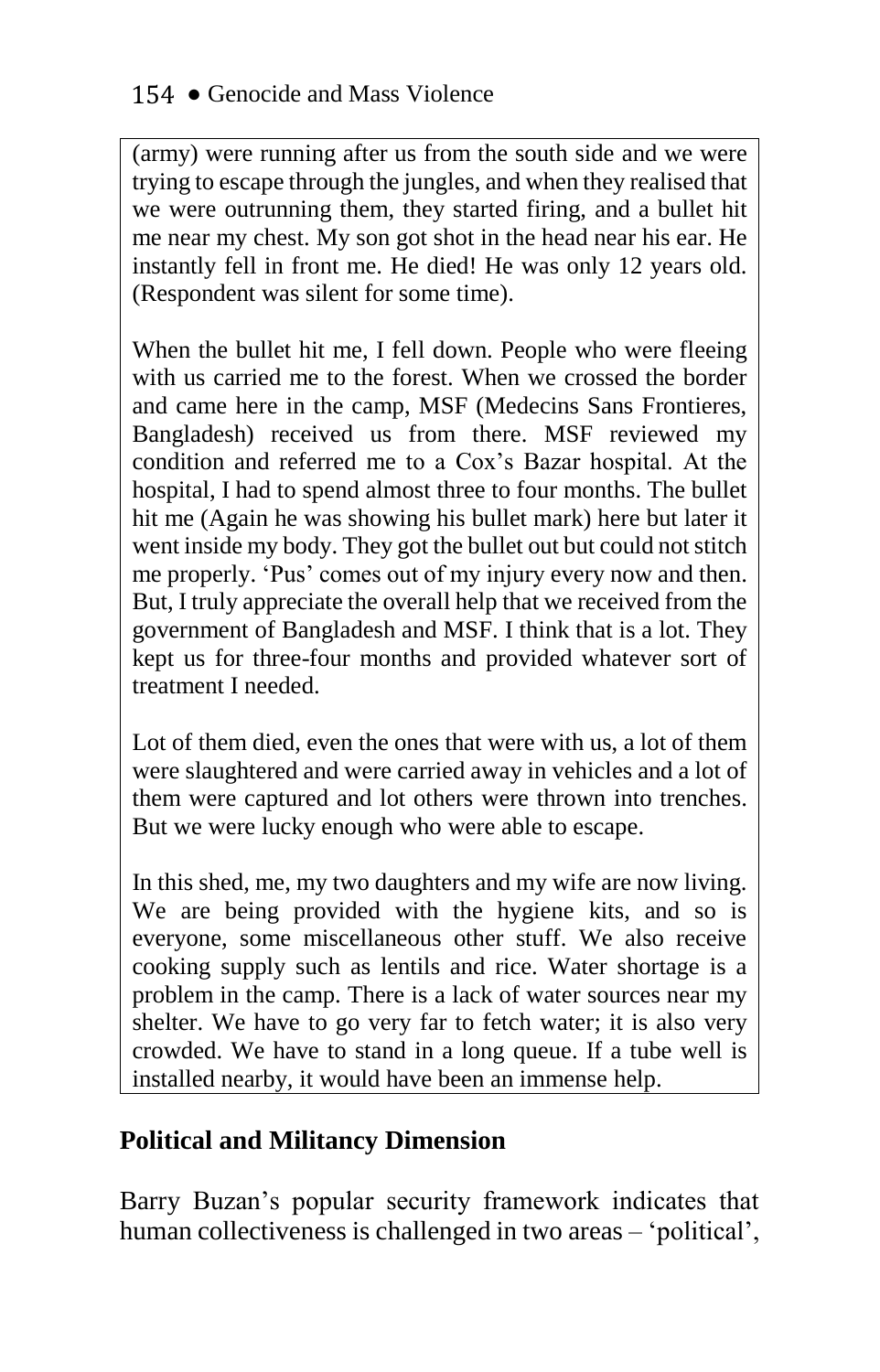which is the stability and system in states and 'military' which ensures the defense of sovereignty and national/ interstate security. If the two dimensions are considered together, the Rohingya exodus raises several security concerns such as extremism, insurgency, crime, inter-border smuggling, and host/refugee camp security.

## **Insurgency and Islamist Militancy**

A growing nexus of secessionist movements and religioncentric extremism in the Arakan region of Myanmar and neighbouring North East Indian states cast a deep shadow in the refugee crisis. Continued denial of citizenship and categorisation of the Rohingyas as illegal Bengali immigrants have contributed to the related problems of insurgency and extremism.<sup>25</sup> In recent times, the Myanmar military – 'Tatmadaw' has opted for a new strategy to oust the so-called illegal Bengali immigrants from the Rakhine territory.<sup>26</sup> In order to force the Rohingyas to leave the state, Tatmadaw is using every conceivable strategy including torture, arson attack, mutilation, rape, killing, and shooting. Not only such actions led to an escalation of hostilities between the ethnic Muslim Rohingyas and Buddhist Rakhines, but also spawned a potent of terror in the region. The extreme punitive measures imposed by the Myanmar government against the so-called illegal immigrants led to the birth of several militant and insurgent groups. One such group is 'Harakah al- Yaqin', notoriously referred in English as the 'Arakan Rohingya Salvation Army (ARSA)', the

<sup>25</sup> Francis Wade, *Myanmar's Enemy Within: Buddhist Violence and the Making of a Muslim 'Other'* (Chicago: Zed Books, 2017).

<sup>26</sup> Chutima Sidasathian, *Rohingya: The Persecution of a People in Southeast Asia* (California: CreateSpace Independent Publishing Platform, 2012)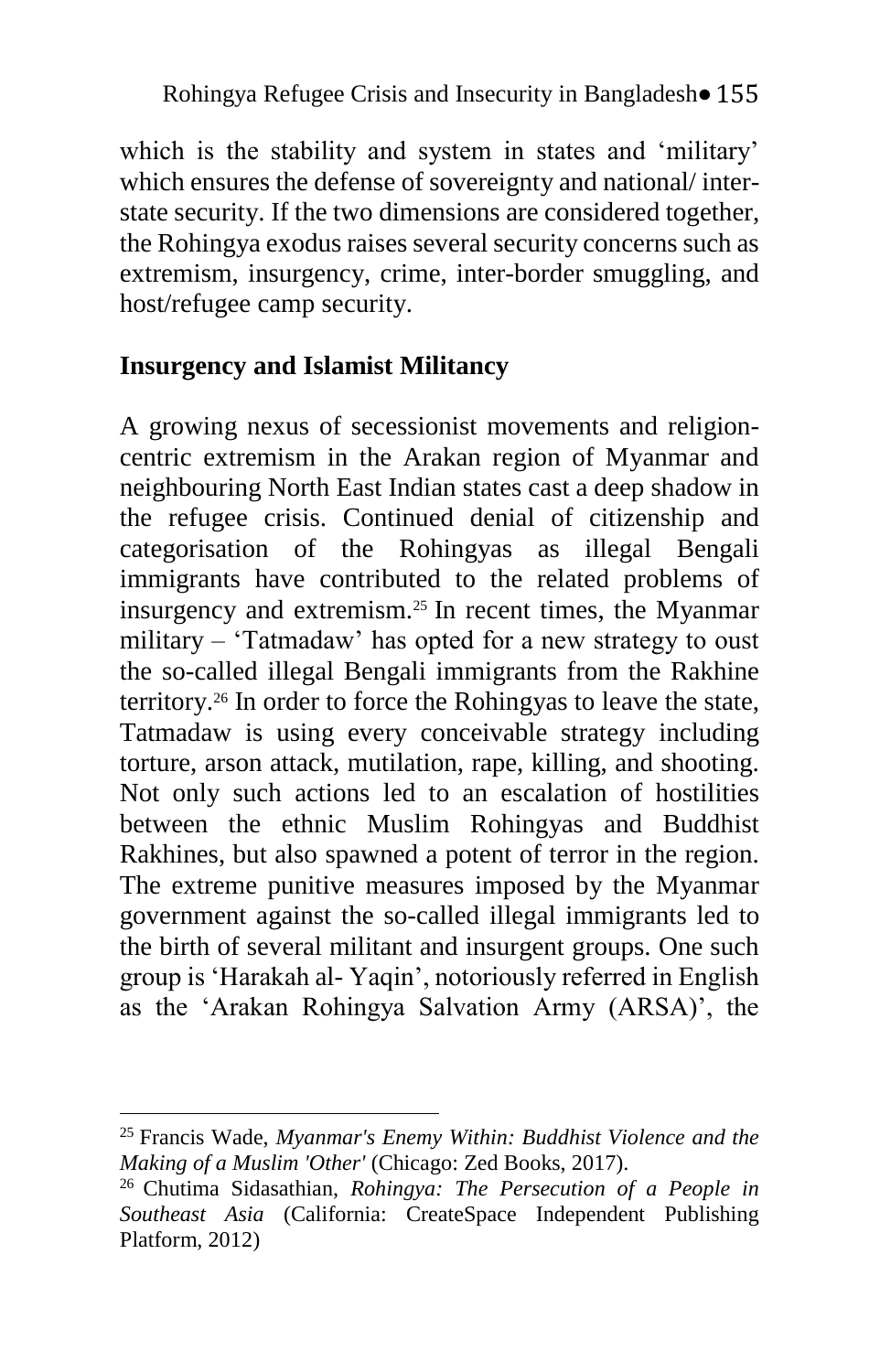group responsible for the 25 August (2017) attack. <sup>27</sup> The organisation originated in Saudi Arabia, when Ata Ullah, the leader of the group and his 20 other senior compatriots decided to open the organisation in 2013. <sup>28</sup> The group maintains a strong channel of networks in Saudi Arabia, Pakistan, India, Bangladesh and in many other Muslim countries.<sup>29</sup> ARSA issues fatwa to justify their actions and uses many tactics to attract Rohingyas to join them in their fights against the Tatmadaw and the Myanmar government. In 2016, the group carried out its first coordinated strike, attacking border posts along the border of Bangladesh and Myanmar. On 25 August 2017, there was a coordinated attack on the police check post and military bases in the townships of Maungdaw, Buthidaung and Rathedaung in the Rakhine state of Myanmar. The group claimed responsibility for it.  $30$ 

In 2004, Bangladesh experienced a coordinated grenade attack allegedly carried out by a religion-centric group on the then opposition party, the Awami league. It left 24 dead and more than 300 injured. <sup>31</sup> The country has suffered several terror attacks since then. Most recent attacks

<u>.</u>

<sup>&</sup>lt;sup>27</sup> "ARSA: Who are the Arakan Rohingya Salvation Army?" 13 September 2017. Cited in https://www.aljazeera .com / news /20 17/09/myanmar-arakan-rohingya-salvation-army-170912060700 394 .html. Accessed on 20 April 2018.

<sup>&</sup>lt;sup>28</sup> "Myanmar: A New Muslim Insurgency in Rakhine State," 15 December 2016. Cited in https://www.crisisgroup.org/asia/south-eastasia/myanmar/283-myanmar-new-muslim-insurgency-rakhine-state. Accessed on 27 April 2018.

 $29$  Ibid.

<sup>&</sup>lt;sup>30</sup> "Myanmar Tips New Crisis after Rakhine State Attacks," 27 August 2017. Cited in https://www.crisisgroup.org/asia/south-eastasia/myanmar/myanmar-tips-new-crisis-after-rakhine-state-attacks. Accessed on 27 April 2018.

<sup>&</sup>lt;sup>31</sup> "Blasts Hit Bangladesh Party Rally," 22 August 2018. Cited in http://news.bbc.co.uk/2/hi/south\_asia/3586384.stm. Accessed on 22 August 2018.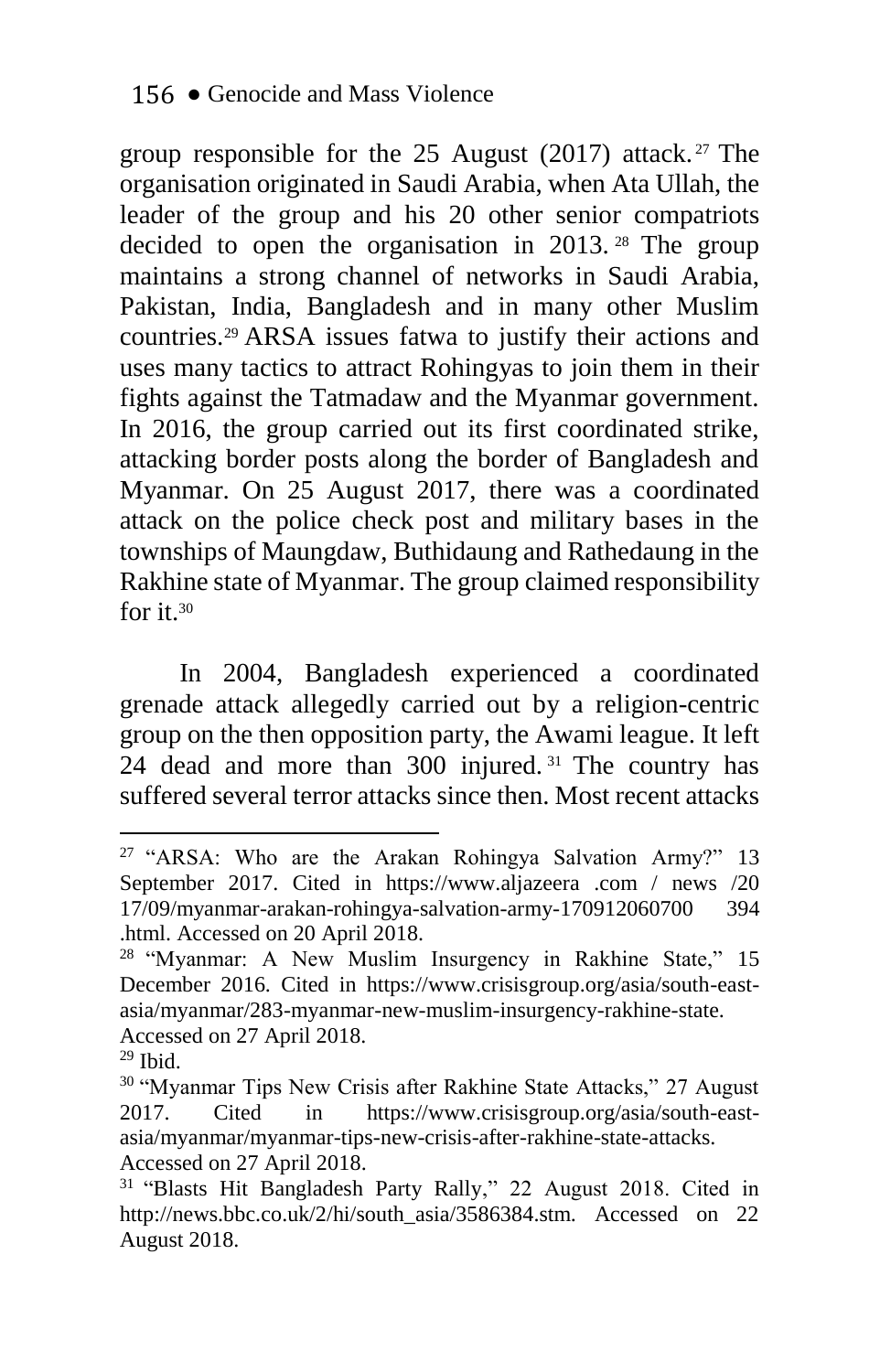are the Holey Artisan bakery and Sholakia terror incidents. Now, a new Rohingya influx has brought brand-new extremism-related challenges for the country. Earlier studies show that whenever Rohingya influx happened in Bangladesh, it created significant opportunities for militant groups.<sup>32</sup> ARSA is not the only group who are operating in the Rakhine. Over the last three decades, intermittent but pernicious military campaigns carried out by the Myanmar government resulted in forming several armed groups. Groups such as the Rohingya Solidarity Organisation (RSO) and the Arakan Rohingya Islamic Front (ARIF) are operating there since the  $1970s$ .<sup>33</sup> In 1996, RSO and ARIF jointly formed Rohingya National Alliance (RNA).<sup>34</sup> In 1998, ARIF and two other factions of RSO merged and led to the creation of Arakan Rohingya National Organization (ARNO).<sup>35</sup> Other armed groups operating in the border of Myanmar and Bangladesh include the National Unity Party of Arakan (NUPA) and the Arakan Army.<sup>36</sup> Since 1992 and onwards, each new Muslim Rohingya refugee influx and the Refugee camps in Bangladesh have become a golden opportunity for them to recruit people. Today, the number of Rohingya insurgents remain unknown. Earlier estimates suggest that

<u>.</u>

<sup>&</sup>lt;sup>32</sup> Imtiaz Ahmed, "Globalisation, Low Intensity Conflict and Protracted Statelessness/ Refugeehood: The Plight of the Rohingyas", in John Triman, ed., *Maze of fear* (USA: The Newpress, 2004), p. 183; Bertil Linter, Tension Mounts in Arakan State, *Defence Weekly*, 19 October 1991.

<sup>&</sup>lt;sup>33</sup> "Myanmar and its Rohingya Muslim Insurgency," 7 September 2017. Cited in https://www.csis.org/analysis/myanmar-and-its-rohingyamuslim-insurgency. Accessed on 13 March 2018.

<sup>&</sup>lt;sup>34</sup> Press Statement of the Rohingya National Alliance (RNA), 26 September 1996.

<sup>&</sup>lt;sup>35</sup> "Declaration of Arakan Rohingya National Organisations (ARNO)," 13 December 1998. Cited in https://www.rohingya.org/ . Accessed on 14 February 2019.

<sup>36</sup> Imtiaz Ahmed, eds., *The Plight of the Stateless Rohingyas: Responses of the State, Society & the International Community* (Dhaka: University Press Limited, 2010), p. 72.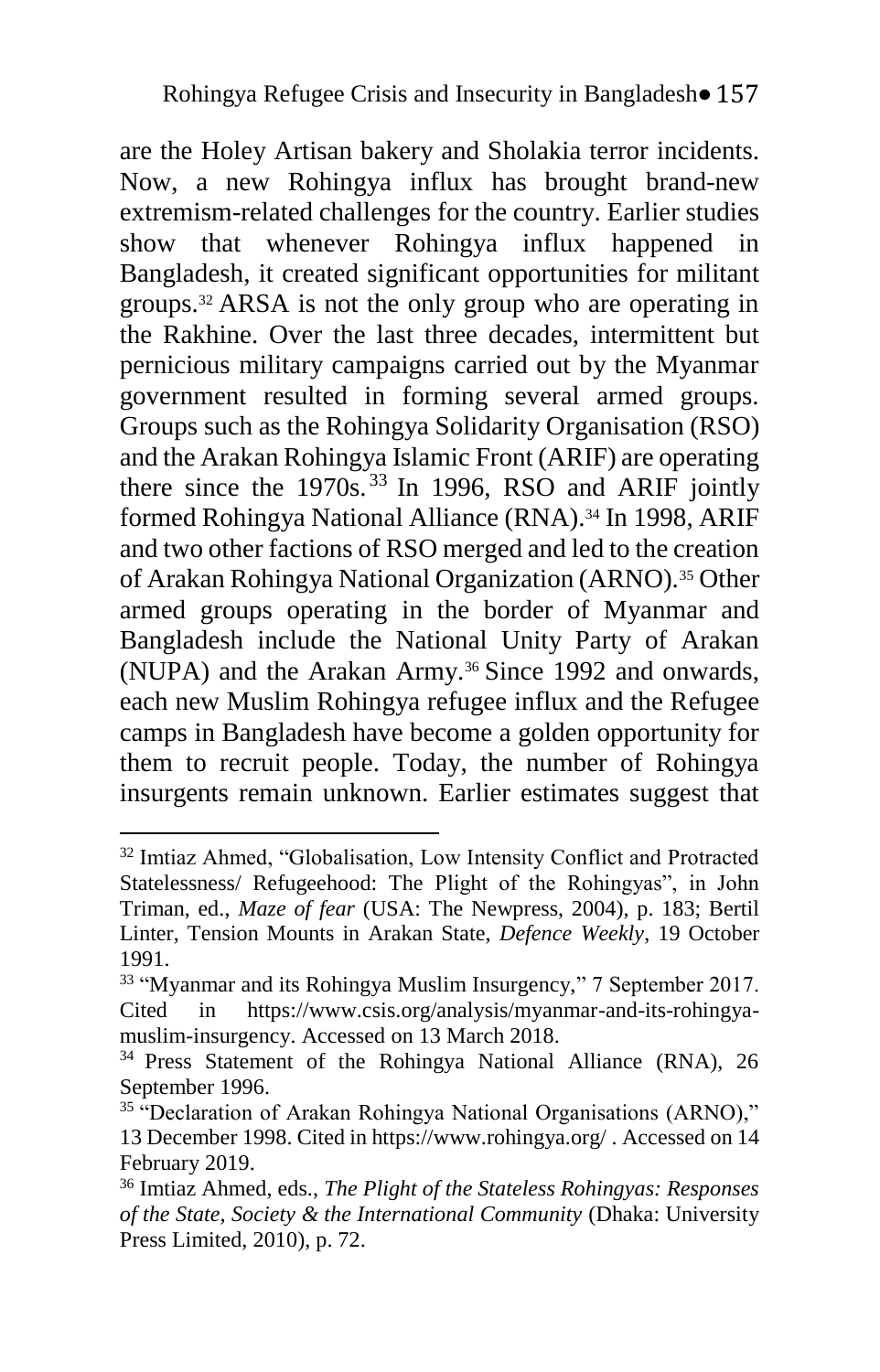the number is around  $1000$ .<sup>37</sup> But, given the number of refugees who have arrived, there is a probability that the number has increased manifolds. The extreme brutality imposed by the Burmese government resulting in anger, grief and vengeance among refugees, and external militant network support further exacerbation of the situation. These groups possible link to Bangladeshi extremist Islamist groups is now one of the greatest sources of concern. A study led by Imtiaz Ahmed in 2010 identifies that several Al Qaeda affiliate groups such as Harakat-ul-Jehad-al Islami (HuJI), Jama'atul Mujahidin, Shahdat-e-Al-Hikma, Hizbut Touheed and Islami Shashontantra Andolon reportedly have bases or operation points at the vicinity of the Rohingya refugee camps.<sup>38</sup> The study also confirms that "camps vacated by the Rohingya refugees, and a number of Rohingyas are known to be involved in the smuggling of arms and ammunition in Bangladesh*.*" 39

### **Drugs and Arms Smuggling**

Another big security concern for Bangladesh is the illegal trade of drugs and arms via the Bangladesh and Myanmar border. A drug trade and smuggling ring operating in Sittwe and Moungdaw in the Rakhine state and Teknaf of Bangladesh. <sup>40</sup> Myanmar is the member of the infamous 'Golden Triangle' which refers to three illicit drugs producing countries (others are Thailand and Laos). The country is also located in the proximity of another Narcoproducing region the 'Golden Crescent'. Therefore, Myanmar is considered as the biggest hub for both illicit Narco-production and trafficking in the South and South East Asia and also in the world. This is a major source of

<sup>37</sup> ibid, p. 72.

<sup>38</sup> Imtiaz Ahmed (2010), *op.cit.*, p. 72.

 $39$  ibid.

<sup>40</sup> Altsean, *Burma, Report Card: Balancing Act*, March 2003.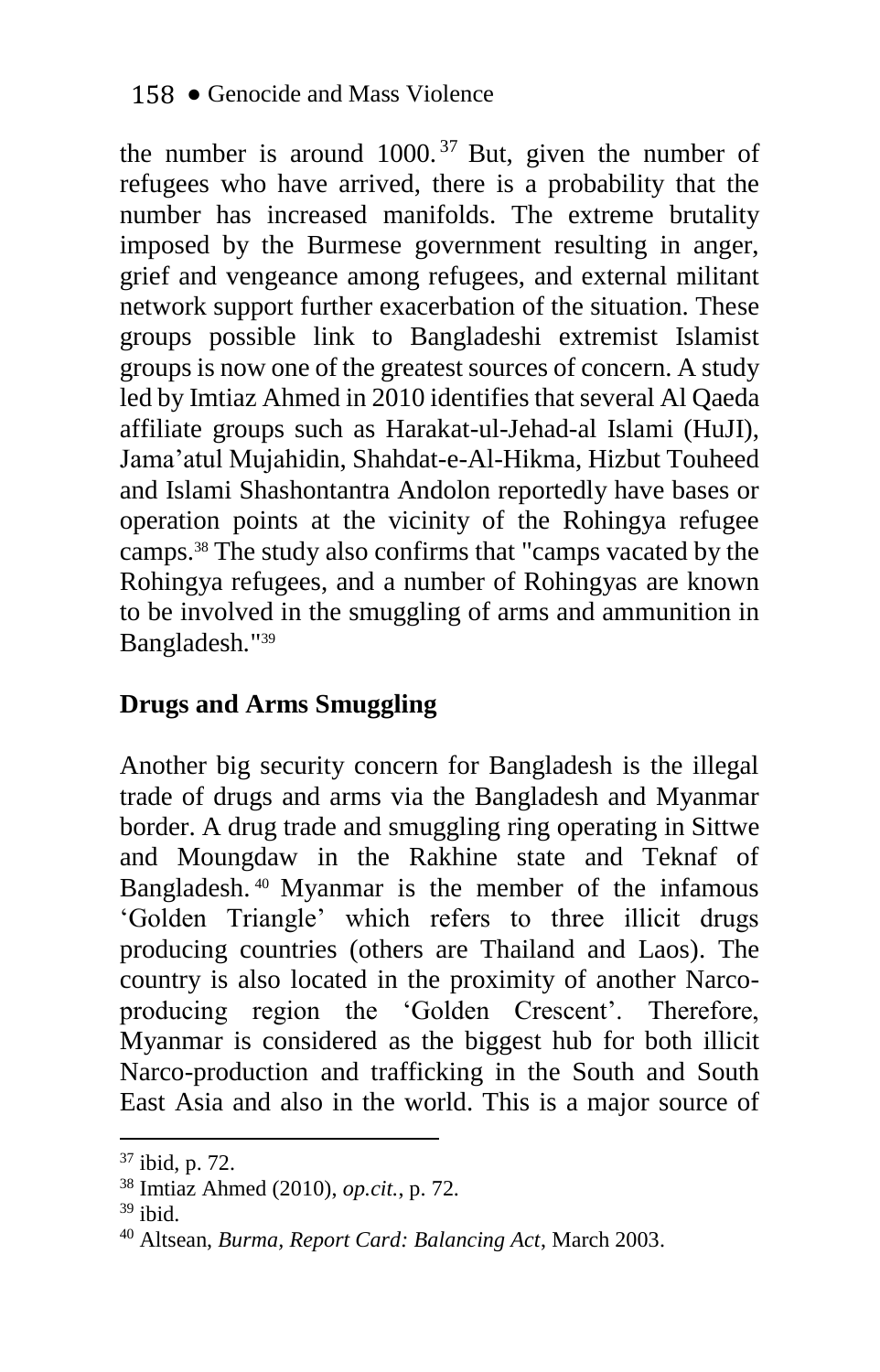concern for Bangladesh, as the country is used as a channel for drugs smuggling, particularly Yaba. The Thai word for "crazy medicine", Yaba is primarily manufactured in the Myanmar-Thai border. This is a synthetic stimulant drug mainly methamphetamine in tablet form used for recreational purposes. Other materials used for the drug is caffeine. It comes in a variety of flavours (including grape, vanilla and orange) and colours (commonly in reddishorange or green). According to Centre for Substance Use Research, University of Maryland (2013), "Today, the United Wa State Army, the largest drug trafficking organization in Burma, is the primary manufacturer of yaba in Southeast Asia; Thailand is the primary market for these tablets." 41

Merciless military campaign in the Rakhine made many Rohingyas desperate to cross into Bangladesh. In such circumstances, many of them agree to smuggle illicit drugs in return for safe passage or for meager sum of money.<sup>42</sup> Certain Bangladeshi smuggling lords use them as safe bait. These Rohingya individuals are compelled to go to the border, along with local fisherman to collect the drugs from incoming refugees. There are allegations that some government officials and law enforcement members are also involved in facilitating the drug trade. $43$  Smugglers collect the drugs from the fleeing refugees who hide the narco items among their belongings. "It's the perfect disguise thousands of people coming over the border at once makes it impossible for authorities to track who or what is crossing with them."<sup>44</sup>

 41 "Yaba," 2018 Cited in http://www. Cesar .umd .edu /cesar /drugs /yaba.asp. Accessed on 1 May 2018.

<sup>&</sup>lt;sup>42</sup> "The Unwilling Smugglers," 2018. Cited in http://road sandk ingdoms.com/2018/rohingya-drug-mules/. Accessed on 1 May 2018.  $43$  ibid.

 $44$  ibid.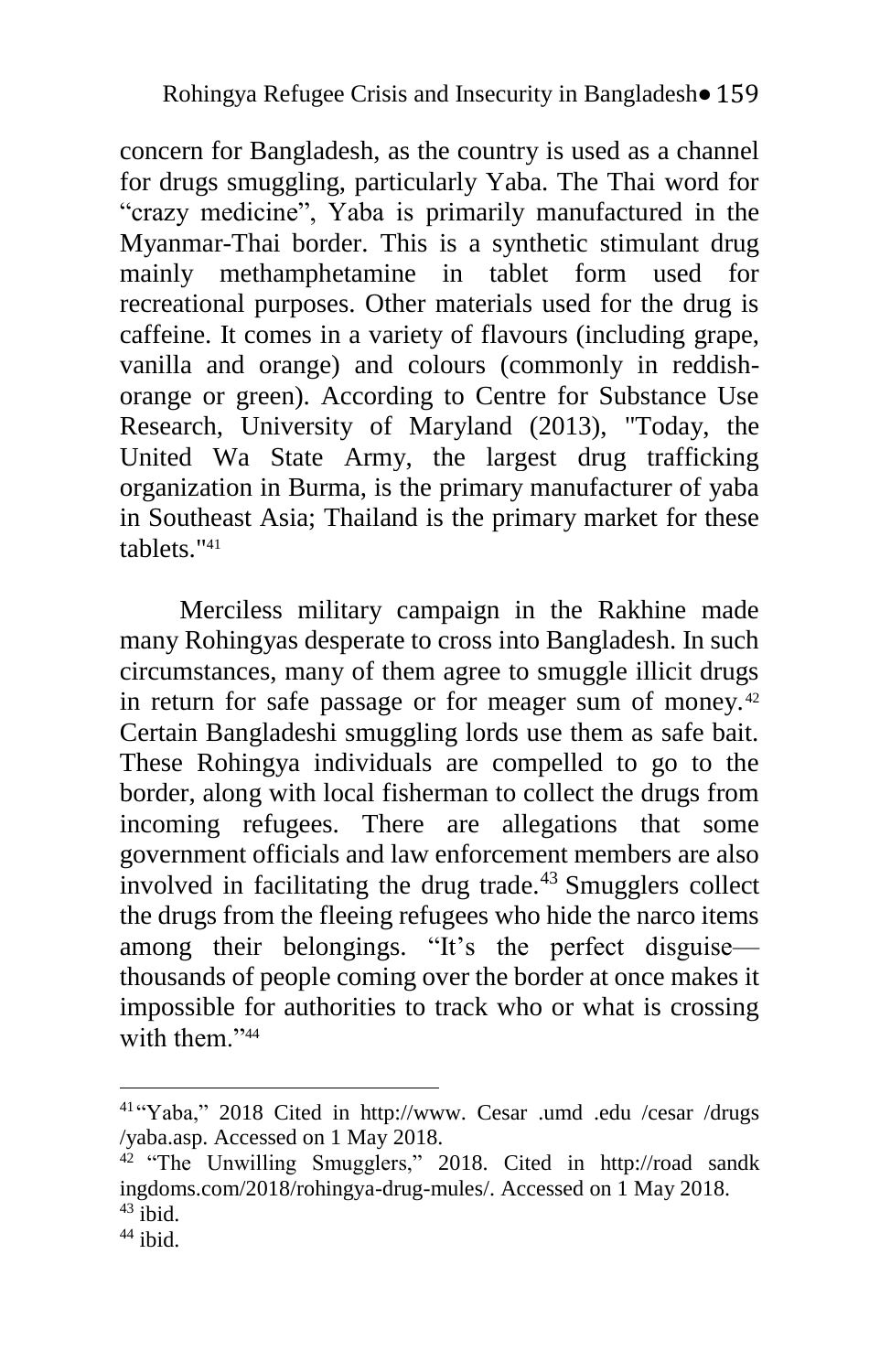In 2017, a month after the latest spell Rohingya exodus began, the Bangladesh Border Guard arrested 3 young Rohingya men who were allegedly attempting to smuggle  $20,000$  pills across the border.  $45$  On September 2017, Bangladesh police started an investigation against several officers allegedly linked with yaba smuggling to the Cox's Bazar constabulary. Local newspaper reports that the implicated officers had failed to declare 722,000 yaba pills. Authorities suspect that they had sold the drugs for \$950,000.<sup>46</sup>

**Table 1 Major drugs and arms recovery drives relating to Rohingyas (August 2017- April 2018)**

| Date      | <b>Location</b> | <b>Details</b>                  |
|-----------|-----------------|---------------------------------|
| 27        | Sitakunda       | Police detained two Rohingya    |
| September | Upazila         | teenagers for attempting to     |
| 2017      |                 | smuggle 1,500 yaba tablets in   |
|           |                 | Sitakunda <sup>47</sup>         |
| 28        | Naf river       | Bangladesh Police arrests three |
| September | estuary         | Rohingya men trying to          |
| 2017      |                 | smuggle 8,00,000 meth pills     |
|           |                 | from Myanmar <sup>48</sup>      |

<sup>45</sup> "3 Rohingya Youths Held with 20,000 Yaba in Teknaf," 30 September 2017. Cited in https://www.thedailystar.net/country/3-rohingya-youthsheld-with-20000-yaba-in-teknaf-1469989. Accessed on 17 April 2018. 46 "The Unwilling Smugglers", *op.cit*.

<sup>&</sup>lt;sup>47</sup> "Two Rohingya Teenagers Caught Smuggling 1,500 Yaba Tablets in Sitakunda," 27 October 2017. Cited in https://bdnews24.com/ bangladesh/2017/09/27/two-rohingyas-teenagers-caught-smuggling-1500-yaba-tablets-in-sitakunda. Accessed on 1 May 2018.

<sup>&</sup>lt;sup>48</sup> "Bangladesh Police Arrests Three Rohingya Men trying to Smuggle 8 Lakh Meth Pills from Myanmar," 28 September 2017. Cited in https://www.firstpost.com/world/bangladesh-police-arrests-threerohingya-men-trying-to-smuggle-8-lakh-meth-pills-from-myanmar-4089363.html. Accessed on 27 April 2018.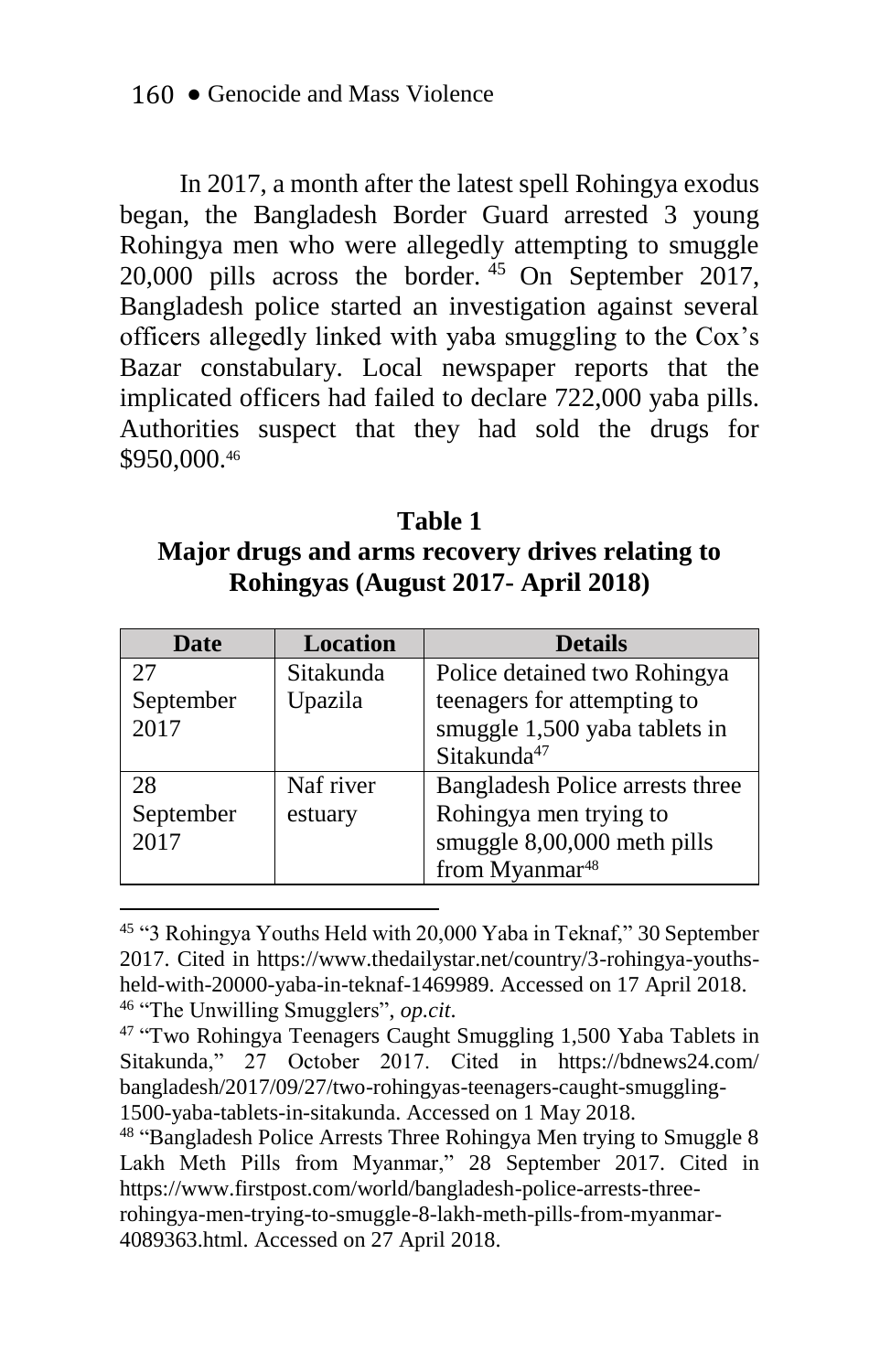| <b>Date</b> | <b>Location</b> | <b>Details</b>                              |
|-------------|-----------------|---------------------------------------------|
| 11-13       | Teknaf          | In a gun fight with RAB, two                |
| October     | Upazila         | notorious drug smugglers-                   |
| 2017        |                 | Drug King Baittya Faruk and                 |
|             |                 | Drug Don Didar were killed.                 |
|             |                 | Baittya Faruk was killed on                 |
|             |                 | Thursday night while Didar                  |
|             |                 | was killed on October 12.                   |
|             |                 | RAB sources said the RAB-7                  |
|             |                 | teams raided the four listed                |
|             |                 | Yaba smugglers houses at                    |
|             |                 | Teknaf on Wednesday last. The               |
|             |                 | team arrested 31 Rohingya                   |
|             |                 | people from there and                       |
|             |                 | recovered huge yaba. <sup>49</sup>          |
| 28 October  | Ukhia           | In a joint operation, Rapid                 |
| 2017        | Upazila         | Action Battalion (RAB) and                  |
|             |                 | Police arrested three                       |
|             |                 | Rohingyas, in the Ukhia camp.               |
|             |                 | They also recovered two small               |
|             |                 | arms, six rounds of bullets,                |
|             |                 | 9,790 pieces of Yaba. $50$                  |
| 12          | Chittagong      | Department of Narcotics                     |
| November    | Port Thana      | Control (DNC) arrested a                    |
| 2017        |                 | Rohingya refugee along with                 |
|             |                 | 2000 pieces of Yaba where                   |
|             |                 | they also arrested another drug             |
|             |                 | peddler along with 3200 pieces              |
|             |                 | of Yaba from Chittagong city. <sup>51</sup> |

<sup>&</sup>lt;u>.</u> <sup>49</sup> "RAB Conducts Special Raids Against Trafficking of Narcotics, Arms," 22 October 2017. Cited in http://the dailynew nation.com/news /151831/rab-conducts-special-raids-against-trafficking-of-narcoticsarms.html. Accessed on 25 April 2018.

<sup>50</sup> "RAB and Police Arrested Three Rohingyas from the Ukhia Camp with Small Arms and Yaba," 30 October 2017. Cited in http://epaper.ittefaq.com.bd/2017/10/30/images/06\_110.jpg. Accessed on 24 April 2018.

<sup>&</sup>lt;sup>51</sup> "DNC Arrested Drug Peddlers Including a Rohingya Refugee with  $5.200$  Yaba Pieces," 12 December 2017. Cited in 5,200 Yaba Pieces," 12 December 2017. Cited in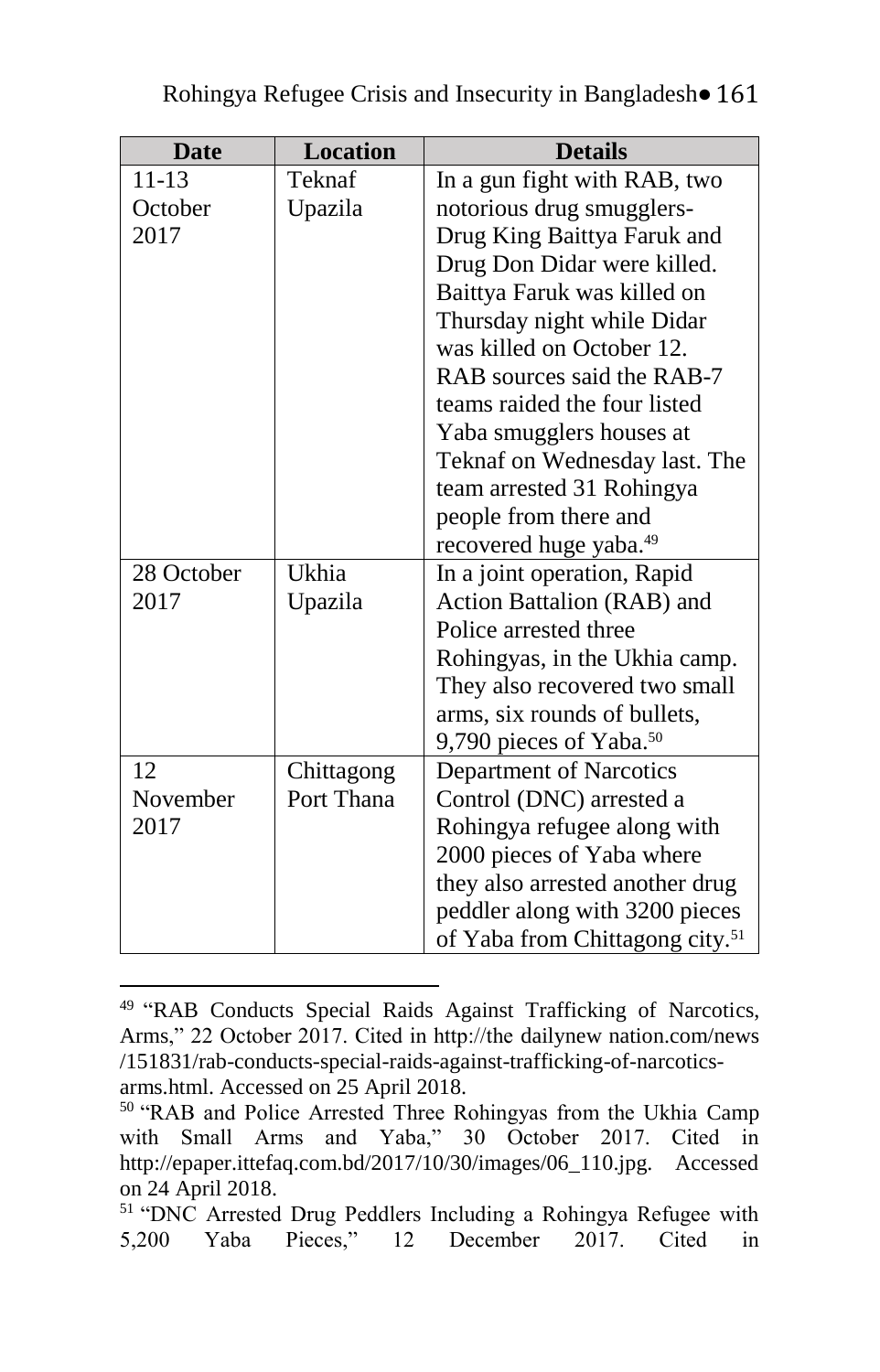| <b>Date</b> | <b>Location</b> | <b>Details</b>                      |
|-------------|-----------------|-------------------------------------|
| 22          | Cox's Bazar     | In a raid in Teknaf, ,              |
| November    | Sadar           | Department of Narcotics             |
| 2017        | Upazila         | Control arrested 5 Rohingyas        |
|             |                 | with 40000 Yaba pieces during       |
|             |                 | a raid. $52$                        |
| 12 December | Patiya          | Department of narcotics             |
| 2017        | Upazila         | arrested 2 Rohingya men in          |
|             |                 | Chittagong. <sup>53</sup>           |
| 24 December | Teknaf          | <b>Border Guard Bangladesh</b>      |
| 2017        | Upazila         | (BGB) arrested two Rohingya         |
|             |                 | drug peddlers along with 9          |
|             |                 | thousand 821 pieces of Yaba in      |
|             |                 | a drive from Teknaf, Cox's          |
|             |                 | Bazar. <sup>54</sup>                |
| 6 March     | Cox's Bazar     | RAB arrested two drug               |
| 2017        | Sadar           | peddlers including a Rohingya       |
|             | Upazila         | with huge Yaba pills. <sup>55</sup> |
| 16 April    | Teknaf          | Rapid Action Battalion (Rab)        |
| 2017        | Upazilla        | members seized 29 lakh yaba         |
|             |                 | tablets. <sup>56</sup>              |

http://www.edainikpurbokone.net/content/2017/2017-1212/zoom\_view/ 2m.jpg. Accessed on 24 April 2018.

<sup>52</sup> "In Teknaf, Department of Narcotics Control (DNC) arrested 5 Rohingyas with 40000 Yaba," 24 November 2018. Cited in http://epaper.ittefaq.com.bd/2017/11/24/images/07\_100.jpg. 25 April 2018.

<sup>53</sup> "Five, Including Two Rohingyas, Held with Yaba," 13 December 2017. Cited in https://www.thedailystar.net/city/five-including-tworohingyas-held-yaba-1504228. 27 April 2018.

<sup>54</sup> "Two Rohingyas Captured with Yaba Valuing 30 Lac Takas," 26 December 2017. Cited in http://www. Edainik purbokone.net /index.php?page=1&date=2017-12-26. Accessed on 25 April 2018.

<sup>55</sup> "RAB Retrieved 30,000 Yaba; Arrested Two Including a Rohingya," 7 March 2018. Cited in http://www.edainikpurbokone .net/index. php?page=1&date=2018-03-7. Accessed on 24 April 2018.

<sup>56</sup> "29 Lakh Yaba Tablets Seized in Ctg, Teknaf," 6 April 2017. Cited in https://www.thedailystar.net/country/98-lakh-yaba-tablets-recoveredteknaf-1391878. Accessed on 5 May 2018.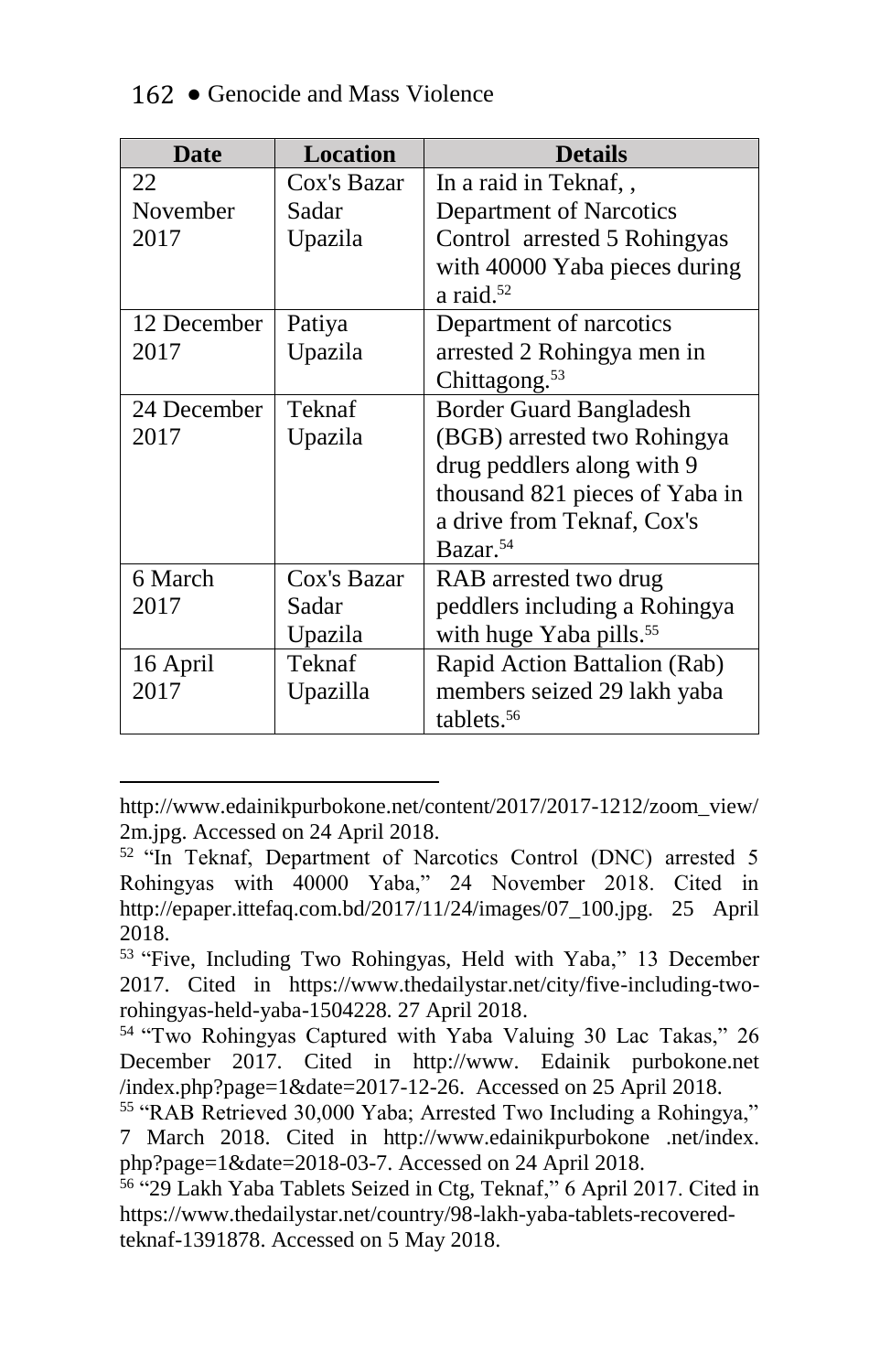### **Employment Issues**

The refugee crisis brought mixed results in the employment sector of Cox's bazar. Locals are enjoying new employment opportunities due to the massive aid and NGO activities. However, the lack of legal status effectively prevents the refugees to seek wage-earning opportunities outside of the camp. Illiteracy is another problem for them. They have no right to own movable or non-movable properties. <sup>57</sup> The government of Bangladesh (GoB) is actively pursuing diplomacy that is spearheaded by the Rohingya repatriation agenda. Under such circumstances, the government is resistant to any future pressure of naturalisation of the refugees. Thus, GoB has opted for a strategy to deter refugees' access to labour markets. Indeed, NGOs and development partners attempted to provide a number of livelihood training to the refugees to start up business. But as authorities later halted or suspended any such training activities, they offered limited prospects.

On the contrary, the sudden influx of refugees brought new opportunities for the local people. Local people, especially the youth took advantage of the language they speak. The language they speak, and the language refugees speak are similar in dialect. It is easier for the locals to assimilate with the Rohingyas. As a result, many local students who previously had no work quickly grabbed the opportunity to work for development partners in various capacities. With only HSC degree they can apply for the positions.<sup>58</sup> Job switching is also becoming common among the daily wage earners. Many of them left their old hard work

<sup>57</sup> Imtiaz Ahmed (2010), *op.cit.,* p. 79.

<sup>58</sup> "Implications of the Rohingya Crisis for Bangladesh," 11 November 2017. Cited in http://cpd.org.bd/wp-content/uploads/2018/0 1/presenta tion-Implications-of-the-RohingyaCrisis-for-Bangladesh.pdf. Accessed on 10 December 2017.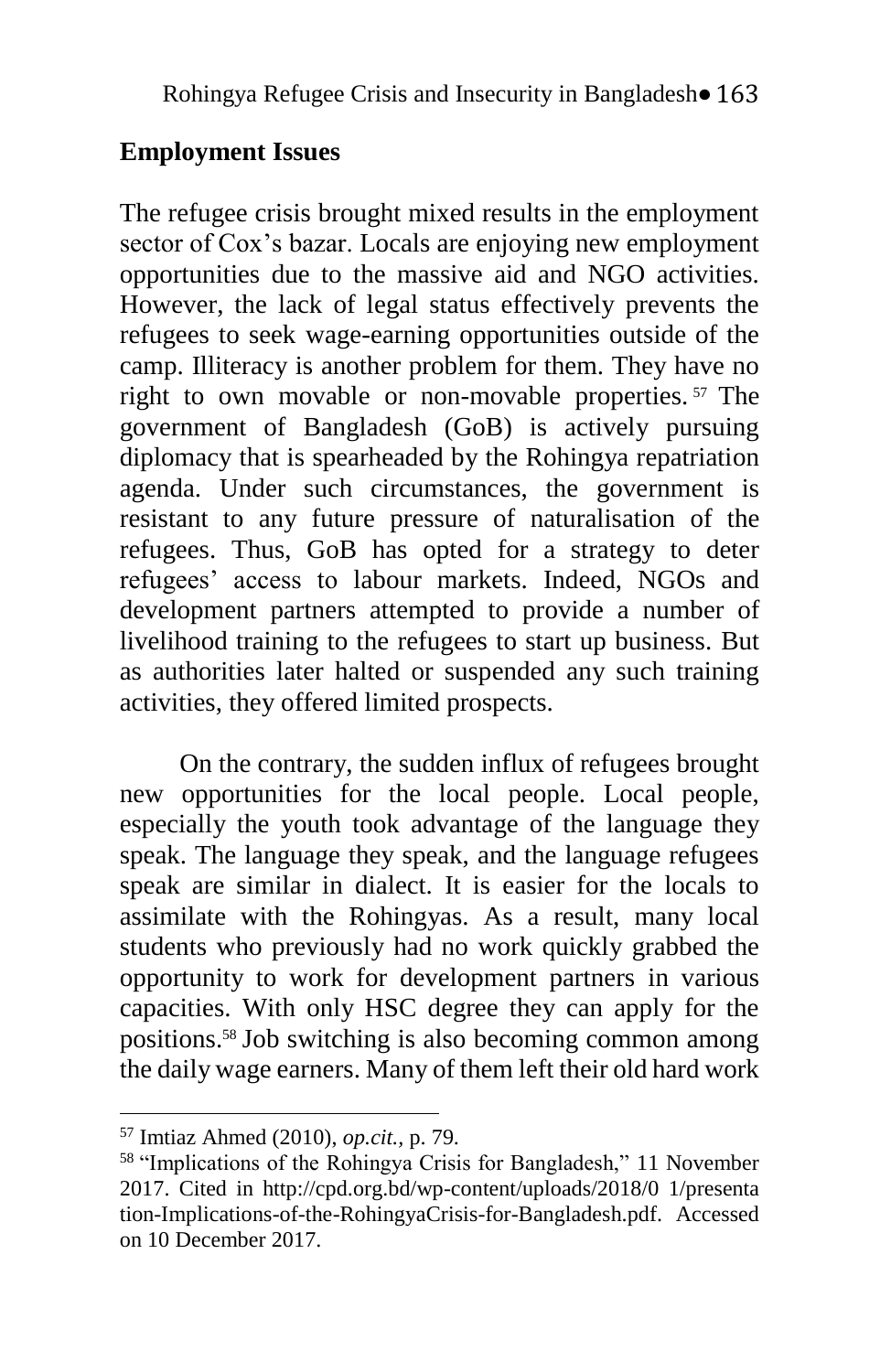and joined the NGOs and international agencies which offer attractive remuneration. This created a crisis in the labour market as farmers now struggle to find suitable labourers to work for their firms.

### **Camps related Security Issues**

In the camp area, refugee's freedom of movement is severely restricted. Leaving the camp area without authorised permission and escort can result in arrest and detention. Such restriction may be necessary for the authorities to ensure order and security, but it also bars refugees' access to education, life skills opportunities and other public services. They remain locked in aid dependence and idleness and cannot reduce their economic and psycho-social stresses. Such stressors increase the chances of their pursuit of harmful coping mechanisms, such as child or forced marriage, survival sex, or exploitation and gender-based violence (GBV). Restrictions also negatively impact the intracommunity cohesion and peaceful cohabitation with the host Bangladeshi communities.

According to Bangladesh constitution refugees are not allowed to receive citizenship or any legal status, thus effectively rendering them unable to access civil administration services and justice. They cannot have births, deaths or marriages registered. Any formal certification for education is disallowed. Their access to formal medicolegal reports documenting criminalising acts in Bangladesh is denied, including reports of sexual harassments, rape and domestic violence. The absence of legal status also leaves them exposed to unlawful detention. The detention facilities are not often gender-segregated, which is a grave concern for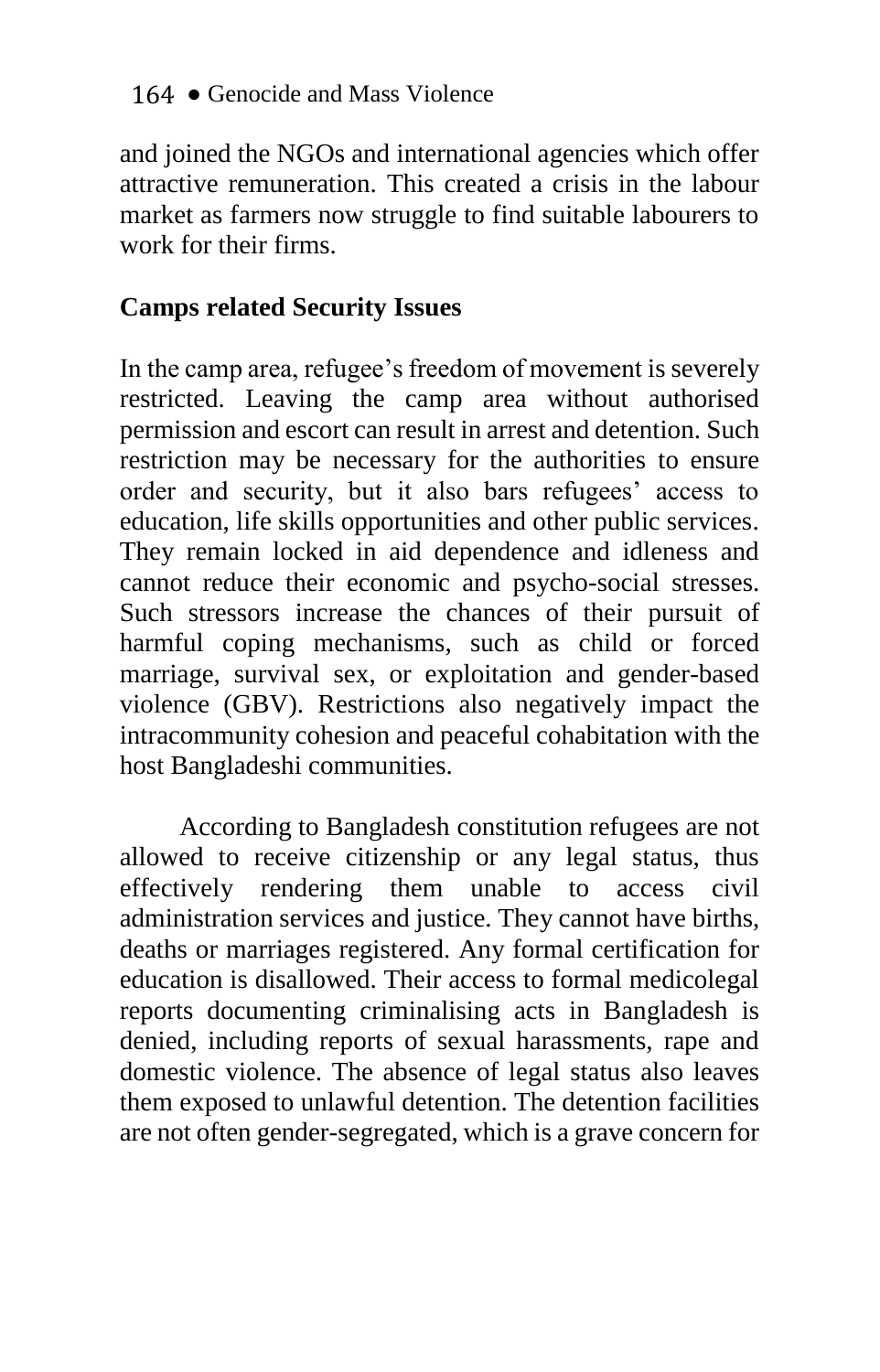girls and women in conflict with the law. <sup>59</sup> A sluggish establishment of civilian governance mechanism and civil administration combined with lack of rule of law in the refugee camps force the refugees to rely on informal campbased mechanisms for dispute resolution and civil service. There are allegations that these informal systems are abusive in nature. Overall, the protection system in the camps are almost dysfunctional, and refugees can only rely on aid and luck. Furthermore, lack of alternative opportunities makes Rohingya men, women and children vulnerable to debt bondage, cheap and exploitative labour, child labour, forced labour, human trafficking, survival sex, and exploitation.<sup>60</sup>

## **Crime and Violence**

1

Hosting a large number of refugees is not a pleasant experience for a society. Recurring incident such as the Rohingya crisis is no exception. The region where they have taken shelter is one of the poorest places of Bangladesh. Mountainous location, remoteness, and lack of cultivable lands are the reasons behind the abject poverty there. Besides, an extra pressure of incoming refugees created a huge tension among the local Bangladeshi inhabitants. Recent rise in violent and criminal incidents relating to the Rohingyas are reflective of the tension. Drug peddling, internal feuds, mob violence are becoming prominent since August 2017. According to Bangladesh Peace Observatory (2018), a total of 42 major criminal incidents took place since the recent crisis started (from August 2017 to April

59 "JRP for Rohingya Humanitarian Crisis," 16 March 2018. Cited in https://reliefweb.int/sites/reliefweb.int/files/resources/ JRP%2 0for%20Rohingya%20Humanitarian%20Crisis%20-%20FOR%2 0DISTRIBUTION.PDF. Accessed on 2 May 2018.  $60$  ibid.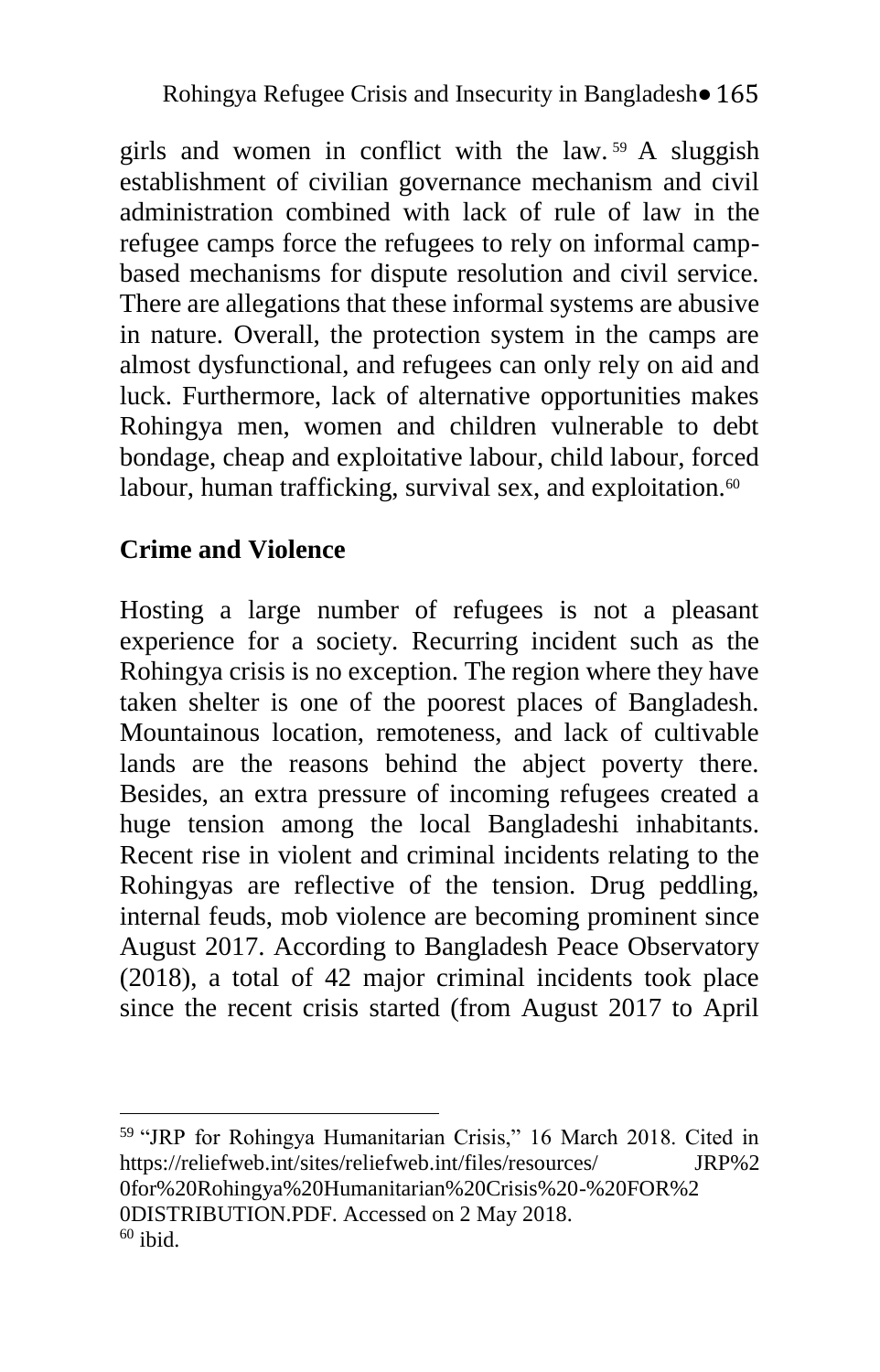2018). <sup>61</sup> In these criminal offences, both Bangladeshi nationals and Rohingyas have fallen as victims. For example, in January 2018, a group of unidentified miscreants killed a Rohingya Muazzin in the Balukhali camp, Cox's bazar. 62 Officials claim that this was the third murder in a series of killing took place against the people who openly favours repatriation. In another incident in October 2017, a Rohingya man attacked a Bangladeshi man for allegedly having an illicit relationship with his female relative.<sup>63</sup> Just sometime after the incident, based on robbery allegations, Rohingya inmates attacked the nearby Bengali community and injured five Bangladeshi workers in the Balukhali camp. <sup>64</sup> In January 2018, a Rohingya man stabbed another to death at Kutupalong based on old enmity.<sup>65</sup> Most recently, Rohingyas beat up four Chakma in the Ukhia upazilla. <sup>66</sup> Injured indigenous group members were later taken into the nearby hospital for treatment. The incident took place when Rohingyas wanted to collect firewood by violating a betel leaf garden and faced protest from the Chakma owners. Illegal chopping of trees is another source of violence frequently committed by the refugees. On January 2018,

<u>.</u>

<sup>61</sup> Bangladesh Peace Observatory, *Violence data- Rohingya (*Dhaka: Centre for Genocide Studies, 2018).

<sup>62</sup> CGS, *CGS Peace Report, Volume 2, Issue 1.* (Dhaka: Centre for Genocide Studies, 2018).

<sup>63</sup> "A Rohingya Man Attacked a Bangladeshi Man for Allegedly having an Illicit Relationship with His Female Relative," 29 October 2017. Cited in http://epaper.ittefaq. com.bd/2017/ 10/29 / images/23\_105.jpg. Accessed on 17 April 2018.

<sup>64</sup> "5 injured in Attack by 'Rohingya Miscreants'," 28 October 2017. Cited in https://www.thedailystar.net/rohingya-crisis/4-injured-attackrohingyas-refugees-myanmar-1482943. Accessed on 17 April 2018.

<sup>65</sup> "Rohingya Stabbed to Death at Camp," 14 January 2018. Cited in https://www.thedailystar.net/country/rohingya-stabbed-death-camp-1519519. Accessed on 17 April 2018.

<sup>66</sup> "Rohingyas Beat up Four Chakmas," 18 March 2018. Cited in http://epaper.ittefaq.com.bd/2018/03/18/images/04\_108.jpg. Accessed on 15 April 2018.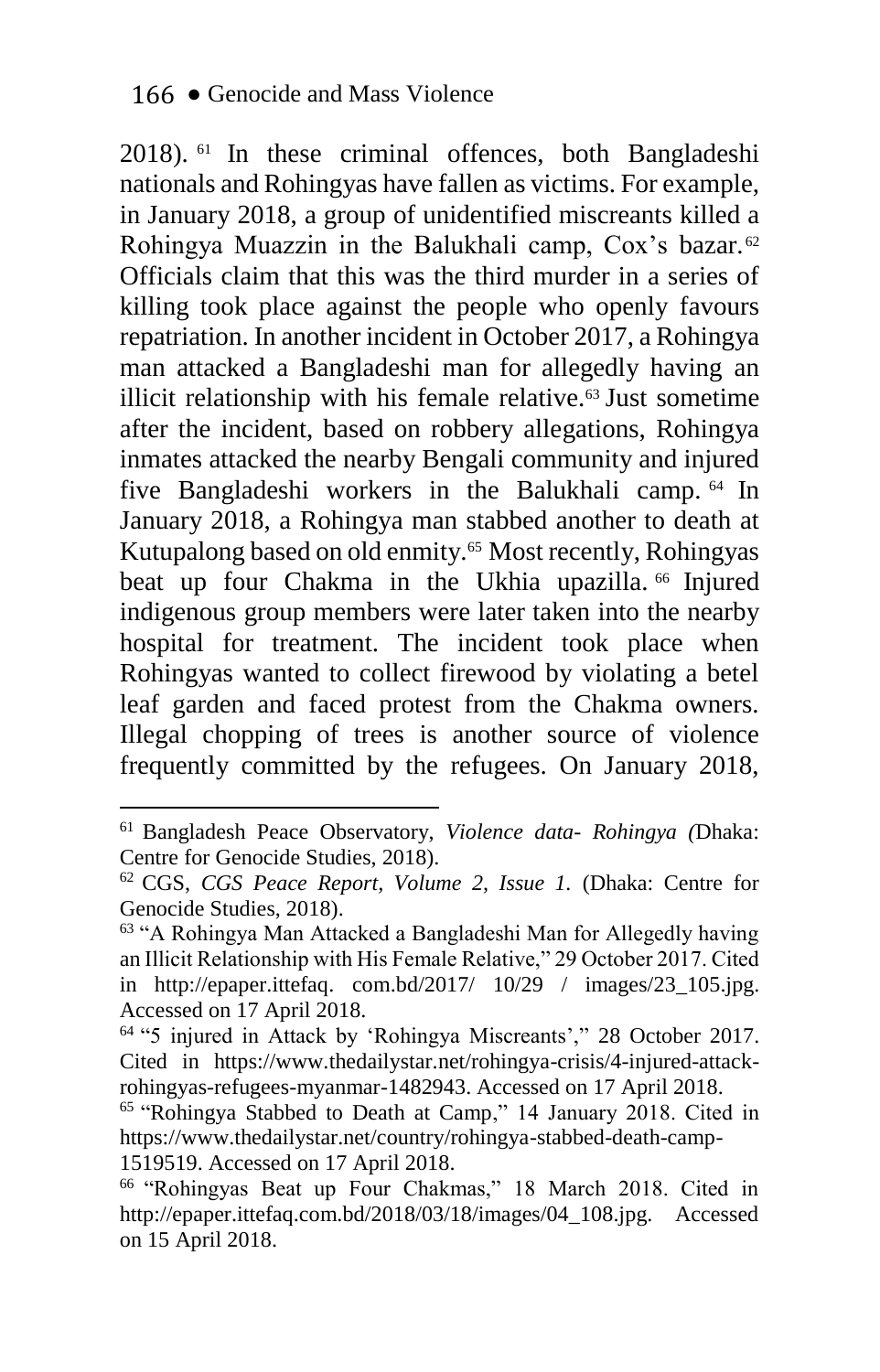local Forest Department chased several Rohingyas away in an eviction drive where ten Rohingyas and eight forest officials received injuries. At least 200 temporary sheds were demolished built by them in the reserved forest areas in Kutupalang, Ukhia.<sup>67</sup> Similar incidence of hacking, killing, illegal activities are taking place in a regular interval. Bangladesh Police, Rapid Action Battalion (RAB), and Border Guard Bangladesh (BGB) have been deployed to prevent such incidents. So far, the law enforcer agencies are actively carrying out their duties. But, mountainous terrain, dense forest, and fragile border severely hinder their efforts.

## **Social and Economic Dimension of Security**

Economic security revolves around the resources, markets and finance necessary to maintain welfare and state power. While, societal security centered on the preservation of language, culture, religious and national identity and custom. The economic and social security issues concerning the refugee crisis are illicit trade, inflation and commodity price, Gender based violence prostitution and health related threats.

# **Supply of Aid and Illegal Trade**

1

Both UNHCR and WFP are providing sufficient amount of rations to the refugees at the Kutupalong and Balukhali camps. Activities of WFP indicated that there is an ample supply of rations for the refugees. While asked about the distribution a WFP worker informed us that

We are giving people food support on behalf of WFP… Three items. One is rice, we're giving each

<sup>67</sup> "10 New Rohingya Refugees Injured in Forest Department's Eviction Drives," 6 January 2017. Cited in http://www.newagebd. net/article/6358/10-new-rohingya-refugees-injured-in-forestdepartments- eviction -drives. Accessed on 6 December 2018.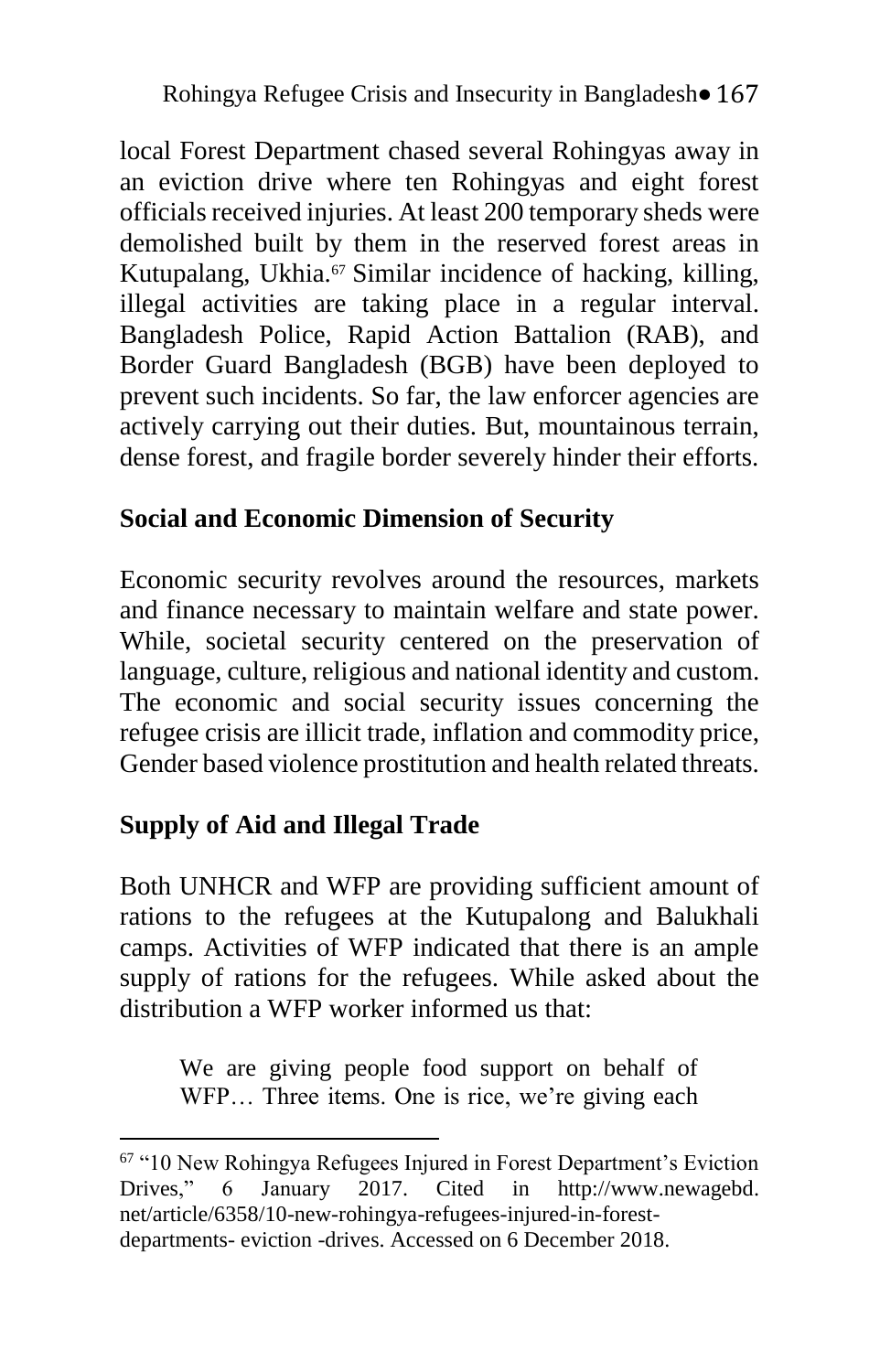household almost 20 kg rice, 30 packets in each of them. Then there is oil. We generally give them 3 litres of oil, but we are providing them with 2 litres due to a shortage in the warehouse, but we usually provide them with 3 litres. And we give them 9 kg Lentils. That is based as per categories, the supply information is available. The category is based on three criteria, the people who are under our camp are divided into those three criteria and are given provisions.<sup>68</sup>

However, the practice among the Rohingyas about selling part of their rations received from the UNHCR or WFP in the local markets is reported by several newspapers and aid agencies. During the field visits, a local Bengali youth who is working with several aid agencies for some time now informed that:

On several occasions, aid agencies and law enforcement members found that Rohingya refugees are selling their rations such as lentils, rice and medical kits outside of the camps in exchange for cash and other necessary things. The authorities prohibit selling of the aid items received from the development agencies. But, violations of the ban are not uncommon, and there is a syndicate operating here who help or sometimes coerce the refugees to sell the items.<sup>69</sup>

Earlier field inquiries pointed out the fact that Rohingyas believe if they have a large family staying in the same camp, then they can claim larger quantity of rations.<sup>70</sup>

<sup>68</sup> Liton, WFP-YPSA Distribution Product Supervisor, Kutupalong Camp, 24 March 2018.

<sup>69</sup> Tashdid, Young Aid Worker, Kutupalong Camp, Ukhia, 24 March 2018.

<sup>70</sup> Imtiaz Ahmed (2010), *op.cit*.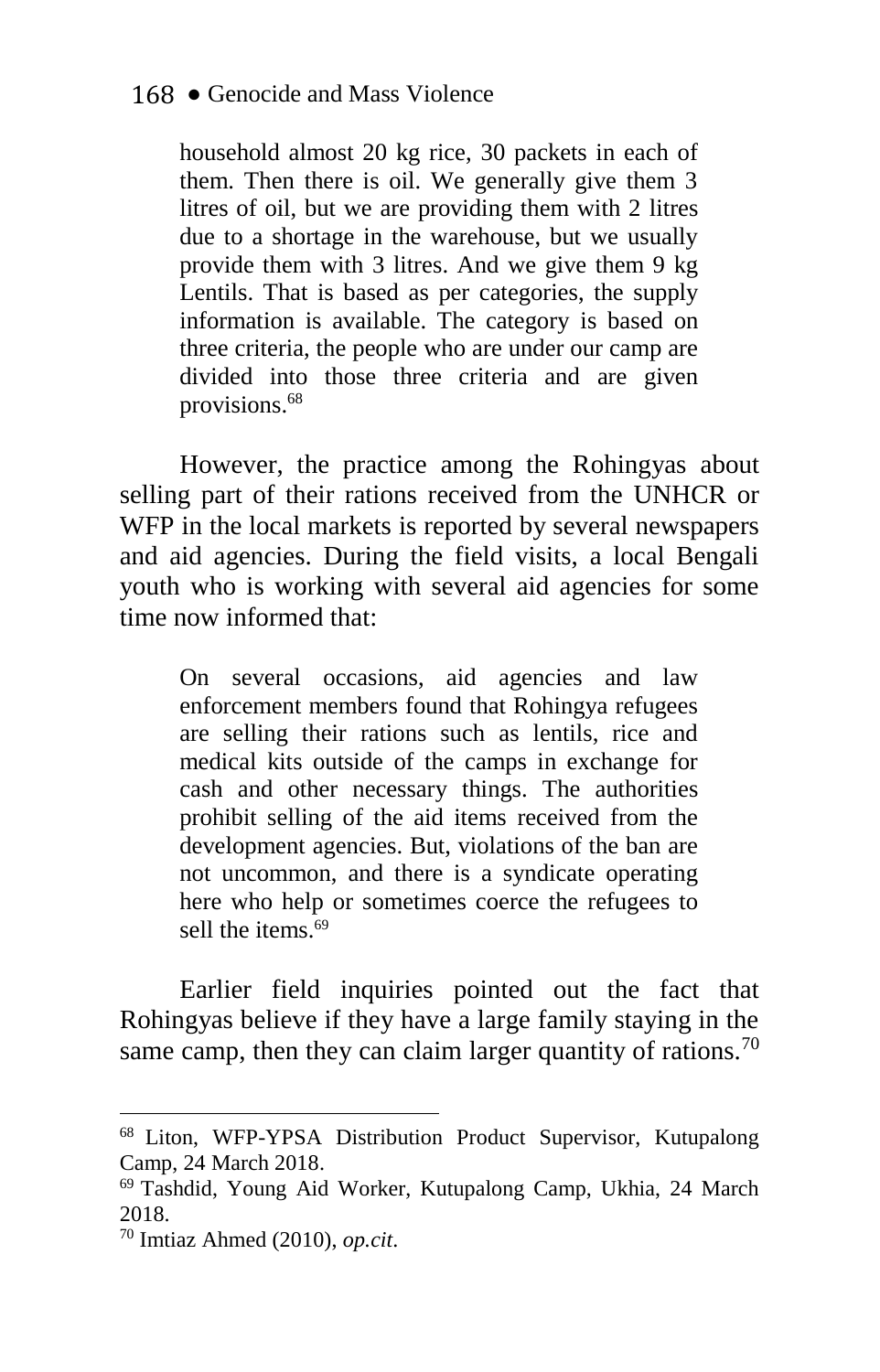Rohingya Refugee Crisis and Insecurity in Bangladesh• 169

Afterwards, they can sell the items in to the local market. The same study showed that there is a MOU between Aid agencies and the government to restrict the trading of the aid items.<sup>71</sup> But authorities often overlook such arrangements from a humanitarian stand point. Lentils and rice cannot fulfill all their nutritional demands. They sell their rations because with the money or in exchange they can get some protein items such as meat, chicken and all other necessary ingredients.

**Images 1 & 2: General food distribution, Kutupalong Refugee camp in Cox's Bazar Area (pictures taken from a WFP food warehouse on 25 April 2018)** 

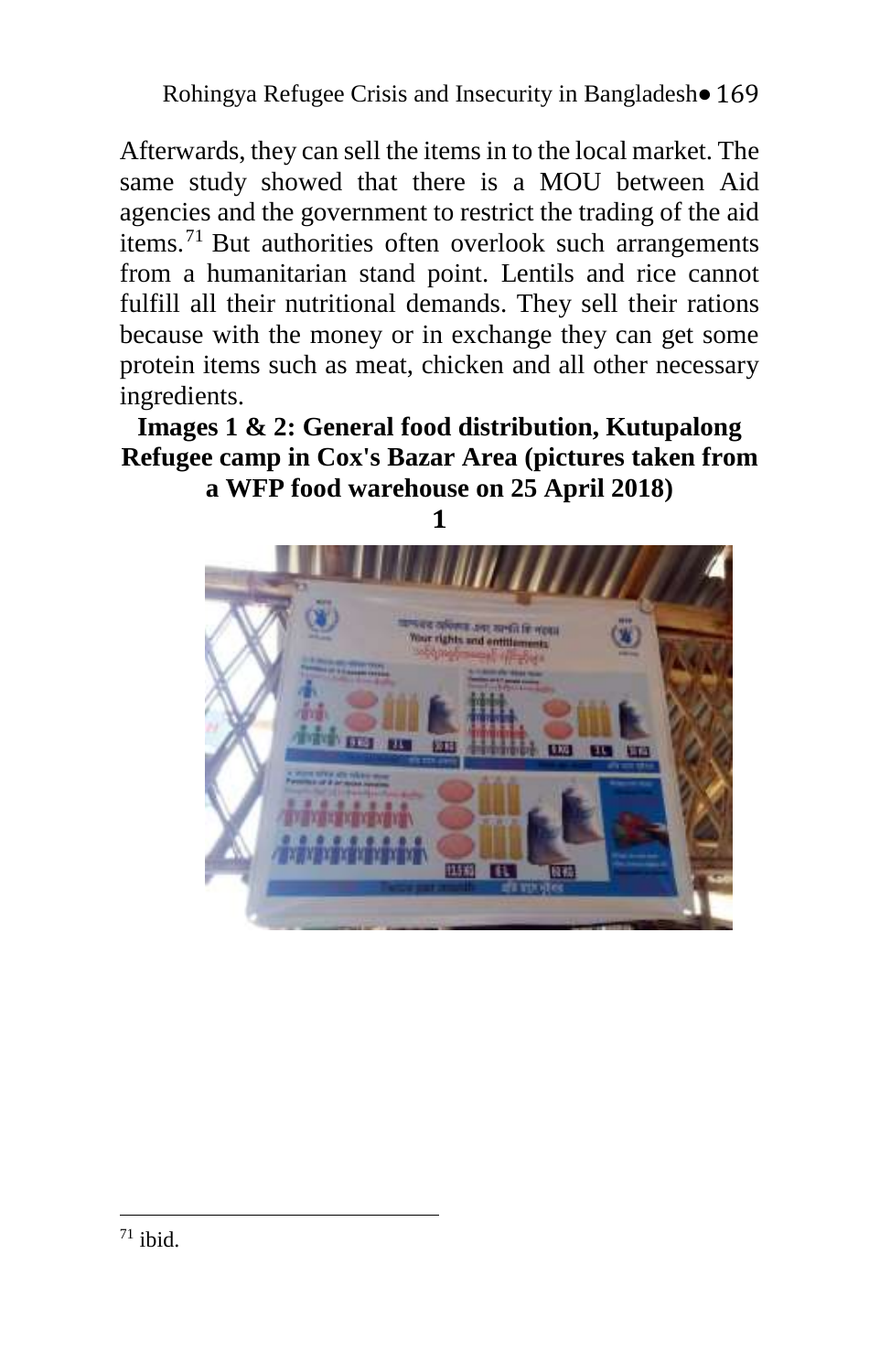

### **Inflation and Rising Price Levels**

Food and commodity price increase is another source of concern in the Ukhia and Cox's bazar area. Some commodity price at the near bazars skyrocketed. For instance, right before the new influx started, 1kg potato cost 20 takas (\$0.24); it has since tripled in price to 60 or 70 taka. The price of fish has also been doubled. <sup>72</sup> There is a growing consternation among the locals as the recent influx threatens to push the land prices in the region.

### **Prostitution and STI/RTI Risks**

1

As Rohingya women struggle to access the very basic needs in the overcrowded camp, many of them are compelled to engage in prostitution and survival sex. However, the

<sup>72</sup> "Rohingya Refugees Test Bangladeshi Welcome as Prices Rise and Repatriation Stalls," 28 February 2018. Cited in https://www.reuters.com/article/us-myanmar-rohingya-banglade shtensions/rohingya-refugees-test-bangladeshi-welcome-as-pric es-riseand-repatriation-stalls-idUSKCN1GC08Y. Accessed on 4 May 2018.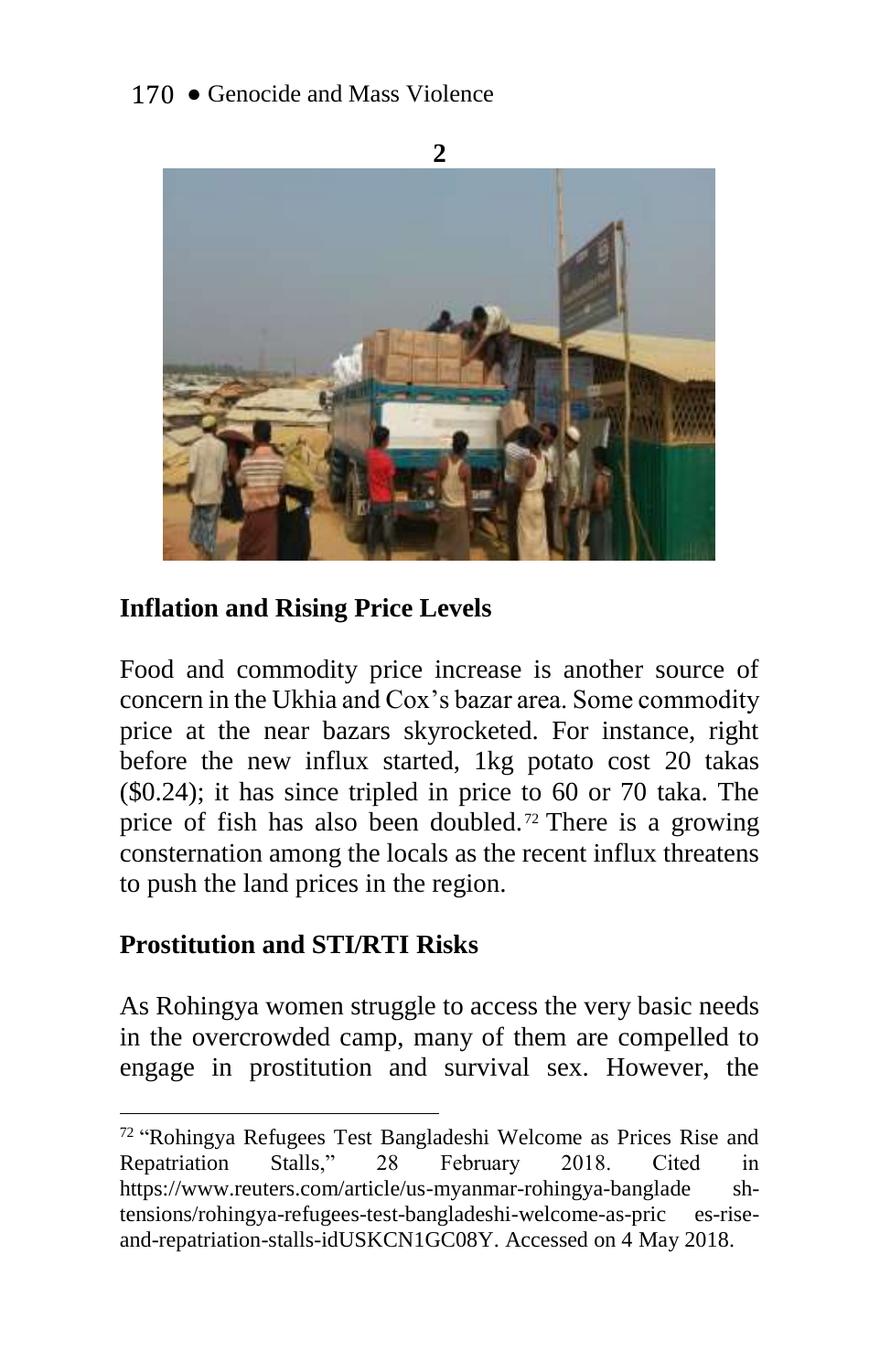number of women and girls engaged in such activities is very difficult to determine. During the field visit, officials of BRAC and Practical Actions- two prominent NGOs informed that: "collecting such information is extremely risky, it can seriously agitate the camp dwellers, most of the NGO and aid agency field workers typically avoid such data practices." Even the UN agencies do not maintain any figures on the number of sex workers active in the camps. In an interview with Reuters news agency, Saba Zariv, an expert on gender-based violence at the U.N.'s population agency UNFPA told journalists, "It's hard to come by numbers and we don't collect data on how many sex workers are in the camps." <sup>73</sup> *Therefore,* the only accounts remain are the case studies carried out by different news agencies. Reuters report claim that at least 500 Rohingya sex workers live in Kutupalong. <sup>74</sup> In most of the cases, these girls or women manage to go outside of the camp with the help of locals and meet their customers. Such growing prevalence of prostitution combined with yaba drug abuse is seriously increasing the chance of a rise in HIV/ AIDS and other STI/RTI in the zone. A recent report suggests that at least 62 Rohingyas have HIV/AIDS.<sup>75</sup> These are only documented cases. The actual number could be higher than this. According to Shaheen Md Abdur Rahman Chowdhury, residential medical officer of Cox's Bazar Sadar Hospital, "In the field level, we don't have any mechanism to detect HIV patients. We refer those who have symptoms of HIV to

<sup>&</sup>lt;u>.</u> <sup>73</sup> "Clandestine Sex Industry Booms in Rohingya Refugee Camps," 23 October 2017. Cited in https://news. Trust.org/item /20171023230819 d6gas/. Accessed on 1 April 2018.

 $74$  ibid.

<sup>75</sup> "At Least 62 Rohingya Refugees have HIV/AIDS, Bangladesh Officials say," 13 October 2017. Cited in https:// www.Rfa org /english/news/myanmar/refugees-hiv-11132017155619.html. Accessed on 4 April 2018.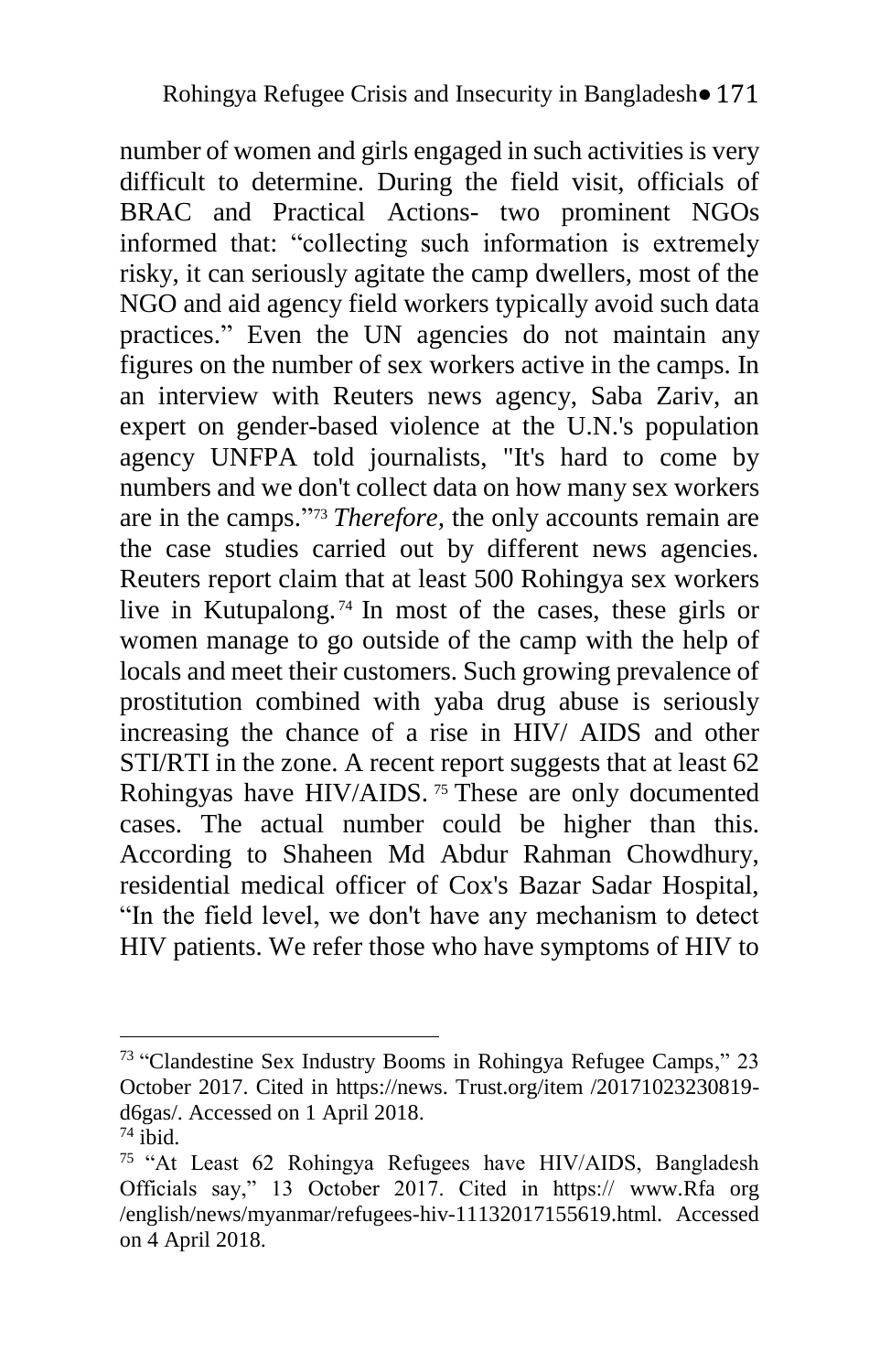the district hospital for confirmation." <sup>76</sup> In the camp, the hygiene practices are not decent, and many of them have 'risky sexual behaviours'.<sup>77</sup> Apparently, the number of HIV positive is not high. But, in congested camps such as Balukhali and Kutupalong, the risk of spreading of the infection is very high.

# **Environmental Dimension of Security**

Buzan's frameworks final pillar concerns with the maintenance of the biosphere and ecosystem. The major issues regarding the environmental security include deforestation, environmental pollution, living condition and loss of habitat.

# **Deforestation, Environmental Pollution and Loss of Habitat**

In order to accommodate the new Rohingyas, government has allowed to clear the forest in the Kutupalong, Balukhali, and other adjacent areas. There are claims that Rohingyas are cutting the trees and hills indiscriminately here and there, causing significant distortion to the nearby environments. Fuel for cooking is an issue, and since 2004 UNHCR no longer provides firewood, these may have led to their indiscriminate chopping of trees.<sup>78</sup> Already, there are two existing camps for the previously displaced Rohingya in the 'Reserve Forests' of the Department of Forestry.<sup>79</sup> Cleaning of reserve forests for camp purpose resulted in the displacement of local people who used to graze the lands. The recent decision to another round of clearing of forests further endangers the already vulnerable ecosystem in the

 $76$  ibid.

 $77$  ibid.

<sup>78</sup> Imtiaz Ahmed (2010), *op.cit*.

<sup>79</sup> ibid, p. 83.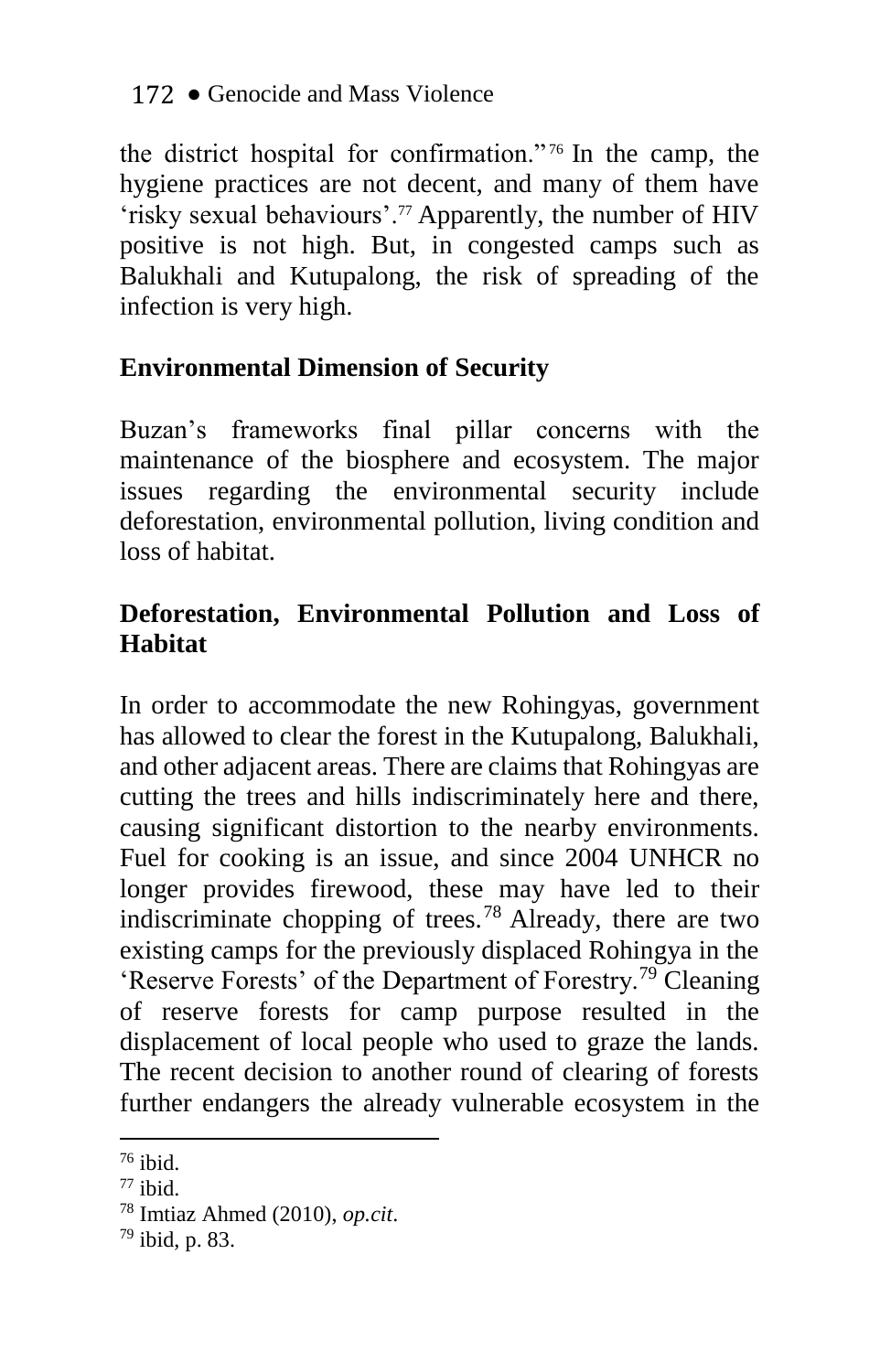Cox's Bazar area. In an interview during the field data collection, the Upazila Nirbahi Officer (UNO) of Ukhia stated that:

Actually, it is the environment which is suffering the most. 3,000 acres of land has already been allocated before, but it is now raised to 5,000 acres. The entire land was more or less dense forests and hill tracts. So, now the entire forest had to be cut down to accommodate the refugees here. Even on top of the mountains, there are no trees left. We are already witnessing the impact of this deforestation. Now, it is really cold during winter, colder than the earlier winters. And because of the trees being chopped off from the mountains, the risks of landslides have increased significantly. This zone is a tourist zone. The winter here was great, but now we are witnessing a change in that climate pattern. And we are predicting that the coming summer will bring extreme heat. The government is working to tackle this, through various reforestation projects, etc.<sup>80</sup>

According to Centre for Policy Dialogue (2017), the total forest area in the Cox's bazar is around 2,092,016 acres. However, due to recent Rohingya influx, the initial loss of the forest area stands at 3,500 acres, equivalent to 1.67% in Cox's bazar forest area, and 0.05% loss in total national forest area.<sup>81</sup> Another 2000 acres of forest awaits the same fate.<sup>82</sup> The estimated value of the forest land occupied by the Rohingya is worth BDT 5 billion.<sup>83</sup>

<sup>80</sup> Md Nikaruzzaman, UNO, Ukhia, 24 April 2018.

<sup>81</sup> "Implications of the Rohingya Crisis for Bangladesh," *op.cit.*

<sup>82 &</sup>quot;Shrinking Elephant Habitat: Deforestation Largely Blamed," 18 December 2017. Cited in https://www.thedailystar.net/back page/shrinking-elephant-habitat-deforestation-largely-blamed-1506514. Accessed on 3 May 2018.

<sup>83</sup> "Implications of the Rohingya Crisis for Bangladesh," *op.cit.*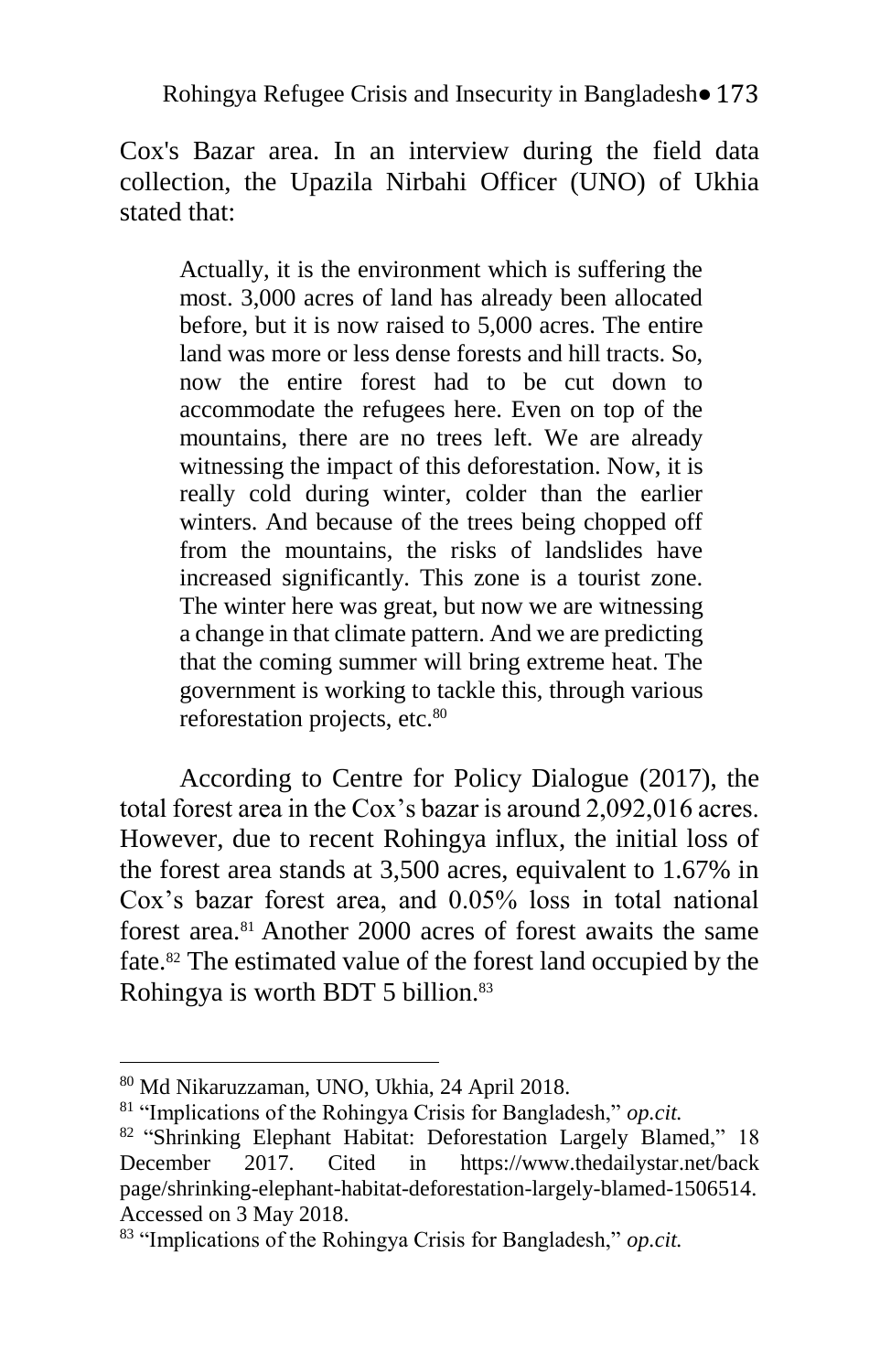

The Rohingya influx in the Cox bazar region and subsequent deforestation have dealt a double blow to the natural ecosystem and habitat. Species living in close proximity to the area are slowly moving out or getting killed or extinct. For example, the wild elephant population became seriously vulnerable for the recent deforestation. International Union for Conservation of Nature (IUCN) claims that "out of eight of 12 elephant corridors in the Bangladesh's nine reserve forests are in the distrcit of Cox's Bazar."<sup>85</sup> The report further claims that "of the 300 elephants" in nine reserve forests, 112 have been spotted in Cox's Bazar alone."<sup>86</sup> Acute shortage of food and loss of habitat forced the elephants to venture out for alternative sources, leading

 $84$  ibid.

<sup>85</sup> "Shrinking Elephant Habitat: Deforestation largely blamed," *op.cit*.  $86$  ibid.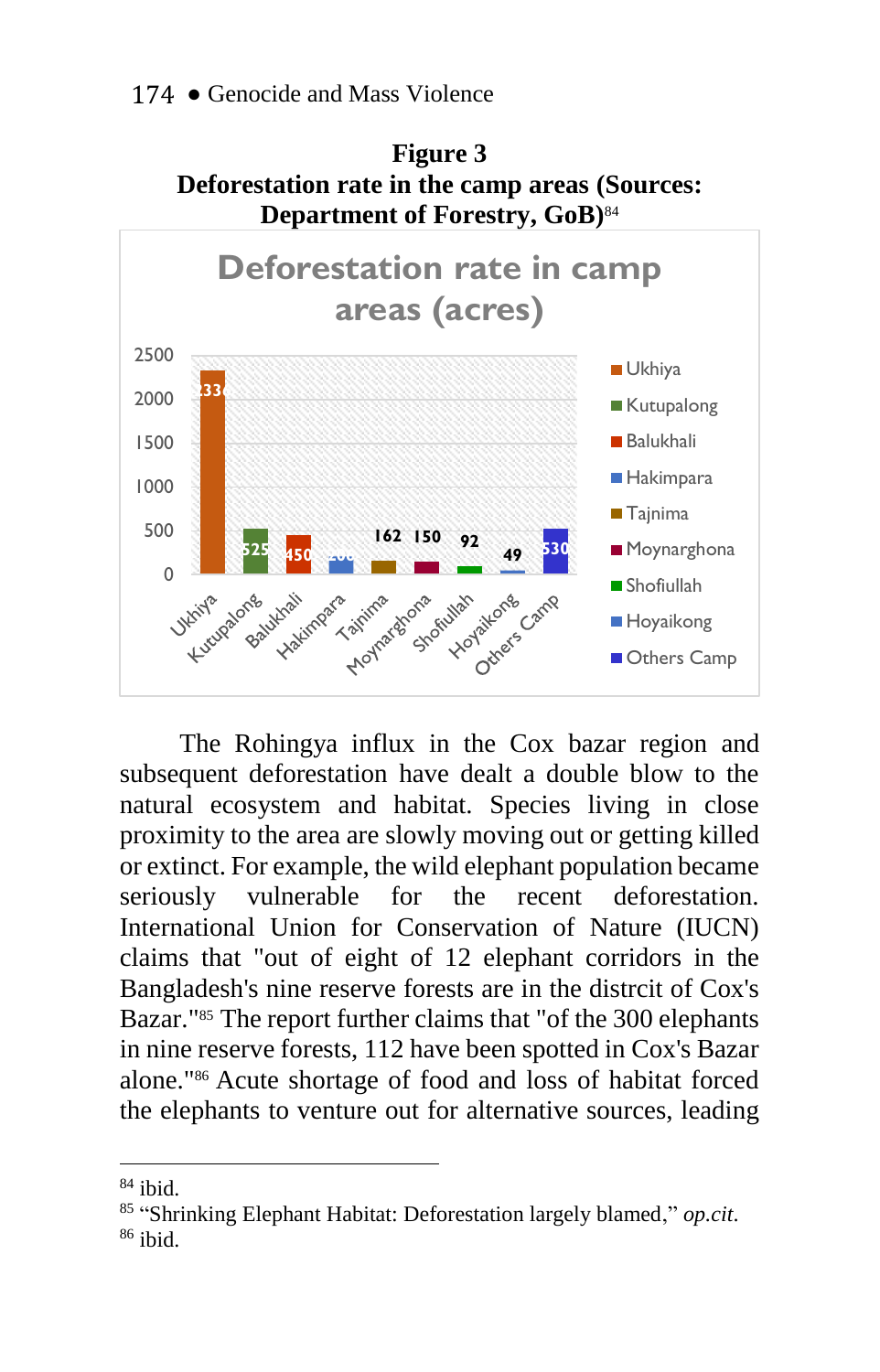to clash with humans. According to a report published by Dhaka Tribune (2018), at least five elephants died since the latest spell of Rohingya influx, which started in August, and at least three of them got killed from electrocution and landmine related injuries. <sup>87</sup> The Myanmar army has started to install land mines and barbed wires in the border region, which disallow the transboundary migration of the giant mammals. Obstruction of passage and destruction of habitat made the mammals such as elephants to raid the neighboring crop fields. Such invasion are leading to inevitable clash between human and the wild giants. <sup>88</sup> At least twelve Rohingyas have been killed in 2017 by wild elephants whose habitat has been consumed by the recent establishment of Kutupalong refugee camp.<sup>89</sup>

<sup>87</sup> "Rohingya Influx Deals Blow to Bangladesh's Wild Elephant Population," 9 February 2018. Cited in https://www.dhakatribune.co m /opinion/special/2018/02/09/rohingya-influx-deals-blow-bangladeshswild-elephant-population/. Accessed on 9 February 2018.

<sup>88 &</sup>quot;Elephants Trample 10 Rohingya Refugees to Death in Search for Food," 7 March 2018. Cited in http://www.scmp.com/news /asia/southeast-asia/ article /213 6035 /hungry-elephants-kill-10 rohingya-refugees-bangladesh. Accessed on 2 May 2018.

<sup>&</sup>lt;sup>89</sup> "Smiles and Slapstick as Rohingya Refugees Learn to Corral Elephants," 19 April 2018. Cited in https://www.iucn.org/news /asia/201804/smiles-and-slapstick-rohingya-refugees-learn-corralelephants. Accessed on 2 May 2018.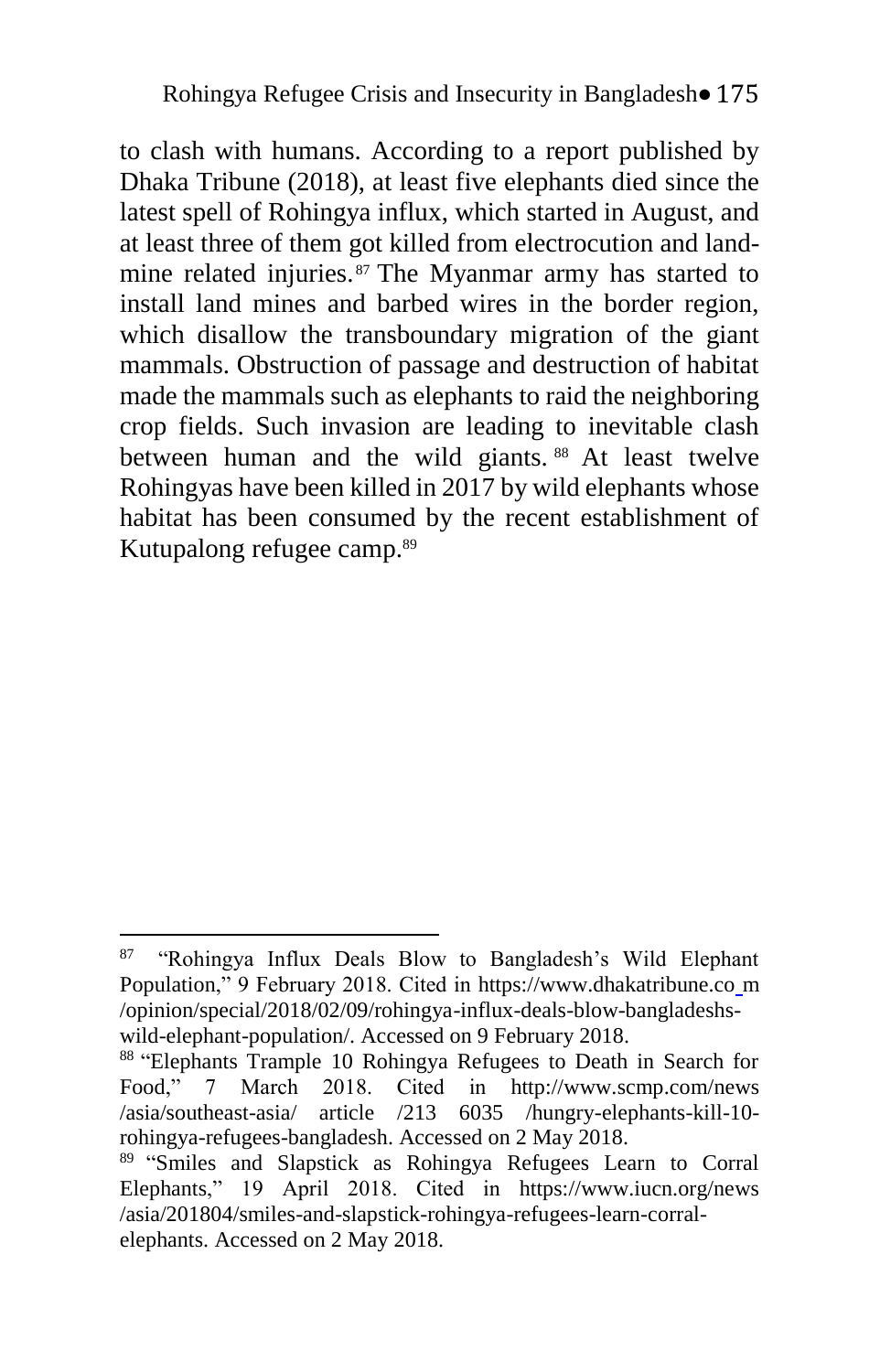#### **Figure 4**

# **Facts on elephant deaths since the Rohingya influx of 2017 (Source: Dhaka Tribune, 9 February 2018)**<sup>90</sup>

| <b>ELEPHANT DEATHS (NOV 21-JAN 22)</b>                                                                                                                                                                                                                                                    |                                                                                                                                                                                                                                                                                                                                     |  |
|-------------------------------------------------------------------------------------------------------------------------------------------------------------------------------------------------------------------------------------------------------------------------------------------|-------------------------------------------------------------------------------------------------------------------------------------------------------------------------------------------------------------------------------------------------------------------------------------------------------------------------------------|--|
| An elephant was found dead on the<br>night of January 22 at Ghonarpara in<br>Chakaria, Cox's Bazar. Locals claimed<br>it was shot dead because it came to<br>civilization in search of food<br>But the Forest Department claim the<br>mammal died of natural causes after<br>falling sick | On November 25, another female<br>elephant died at Raikhali area in<br>Kaptai upazila of Rangamati. Luckily.<br>her baby escaped unscathed<br>The mother elephant is believed<br>to have died after eating poisoned<br>bait set by the farmers to deter wild<br>elephants from raiding crop fields<br>during the pre-harvest period |  |
| On November 25, an elephant and<br>her calf were electrocuted after<br>getting entangled in a live wire<br>placed by a farmer near Barahatia<br>forest under Chittagong South<br>Division                                                                                                 | On November 21, a wild elephant<br>died after stepping on a landmine<br>allegedly laid by Myanmar security<br>forces in the no man's land along<br>Naikhongchhari border in Bandarban                                                                                                                                               |  |

Environment pollution around the refugee camps is a common scenery at Kutupalong and Balukhali. Proper and adequate sewerage system in the refugee camps are almost nonexistent. Therefore, contamination of water is a grave concern in the camp. All sewerage and fecal sludge are directed to the Naf river.<sup>91</sup> It is seriously contaminating the river water. The prevalence of cholera and diarrhea are quite common in the camps. Another problem is the lack of regular waste management. Dwellers use various materials and litter them here and there. Particularly the sudden influx of refugees greatly increased the consumption and use of humanitarian goods. Piles of left over from these goods such as plastics, packaging of cooking appliance, food or relief assistances made the camps very dirty and clumsy.

<sup>&</sup>lt;sup>90</sup> "Rohingya Influx Deals Blow to Bangladesh's Wild Elephant Population," *op.cit*.

<sup>91</sup> Imtiaz Ahmed (2010), *op.cit*.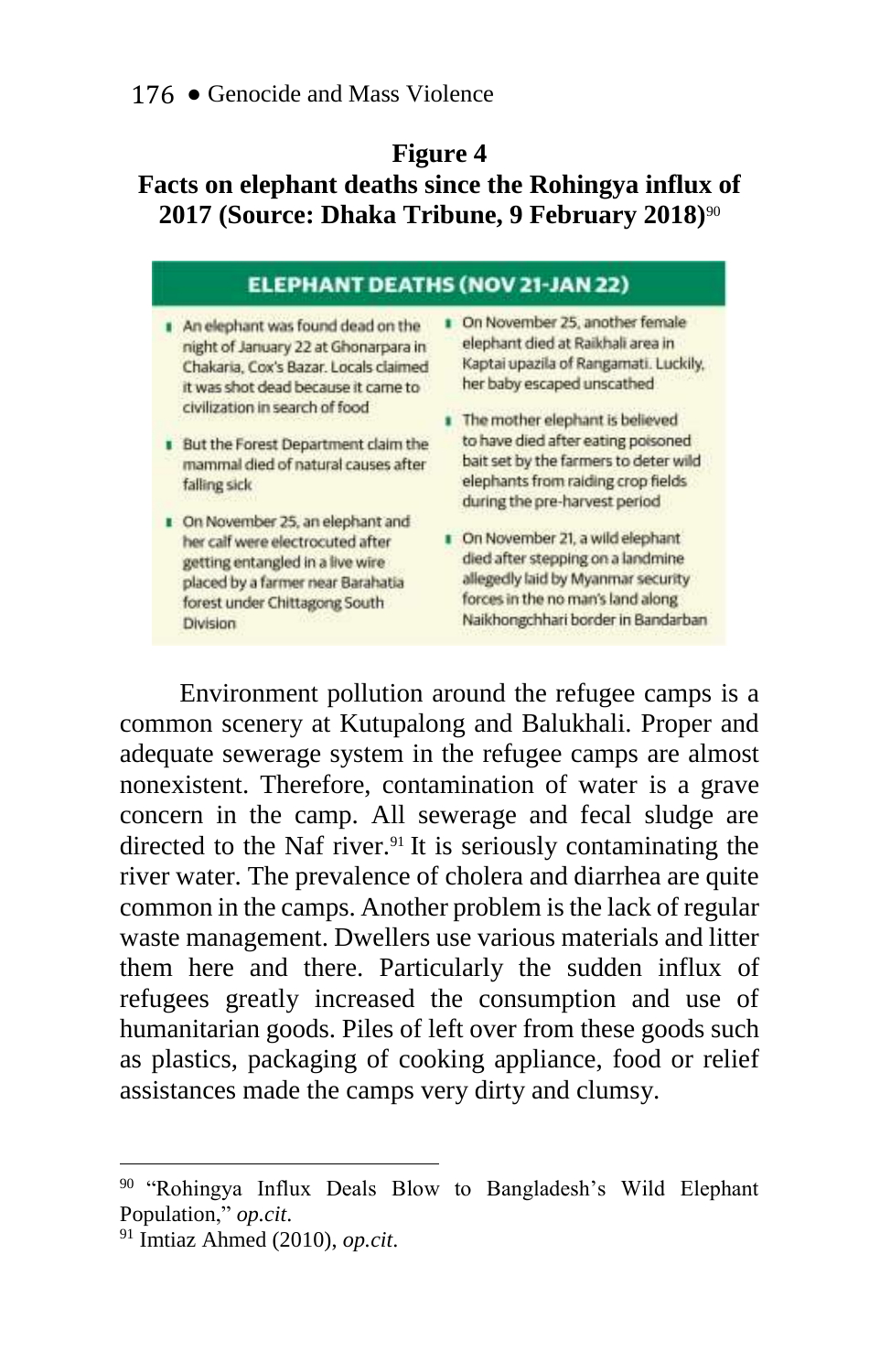Rohingya Refugee Crisis and Insecurity in Bangladesh• 177

### **Figure 5 Pollution at the camp is very high (picture taken from Kutupalong camp on 24 March 2018)**

### **Living Conditions**

<u>.</u>

Currently, most of the new refugees are using makeshift shelters constructed with the help of the UNHCR. These makeshift shelters are temporary in nature and grossly below the human living standards. They are overcrowded and extremely vulnerable to the seasonal



climatic fluctuations. Flooding and landslides, especially during the rains, monsoon and cyclone season, expose refugees to high risks. Such poor quality along with lack of privacy critically jeopardizes the physical security and psychological well-being of the women, children, old and refugees with disabilities. Overall environment of the camps is very disorganized and dirty. Access to adequate water and sanitation is another problem. Rohingyas are now mainly placed in two types of locations- camp like settings and host communities.  $\frac{92}{2}$  Following table presents some facts provided by the International Organization for Migration (IOM) on WASH.

 $92$  "Needs and Population Monitoring (NPM): Site Assessment: Round 8," 5 February 2018. Cited in https://www.humanitarianre sponse.info/sites/www.humanitarianresponse.info/files/assessments/np m-r8-sa-report\_2018-02-05.pdf. Accessed on 11 October 2018.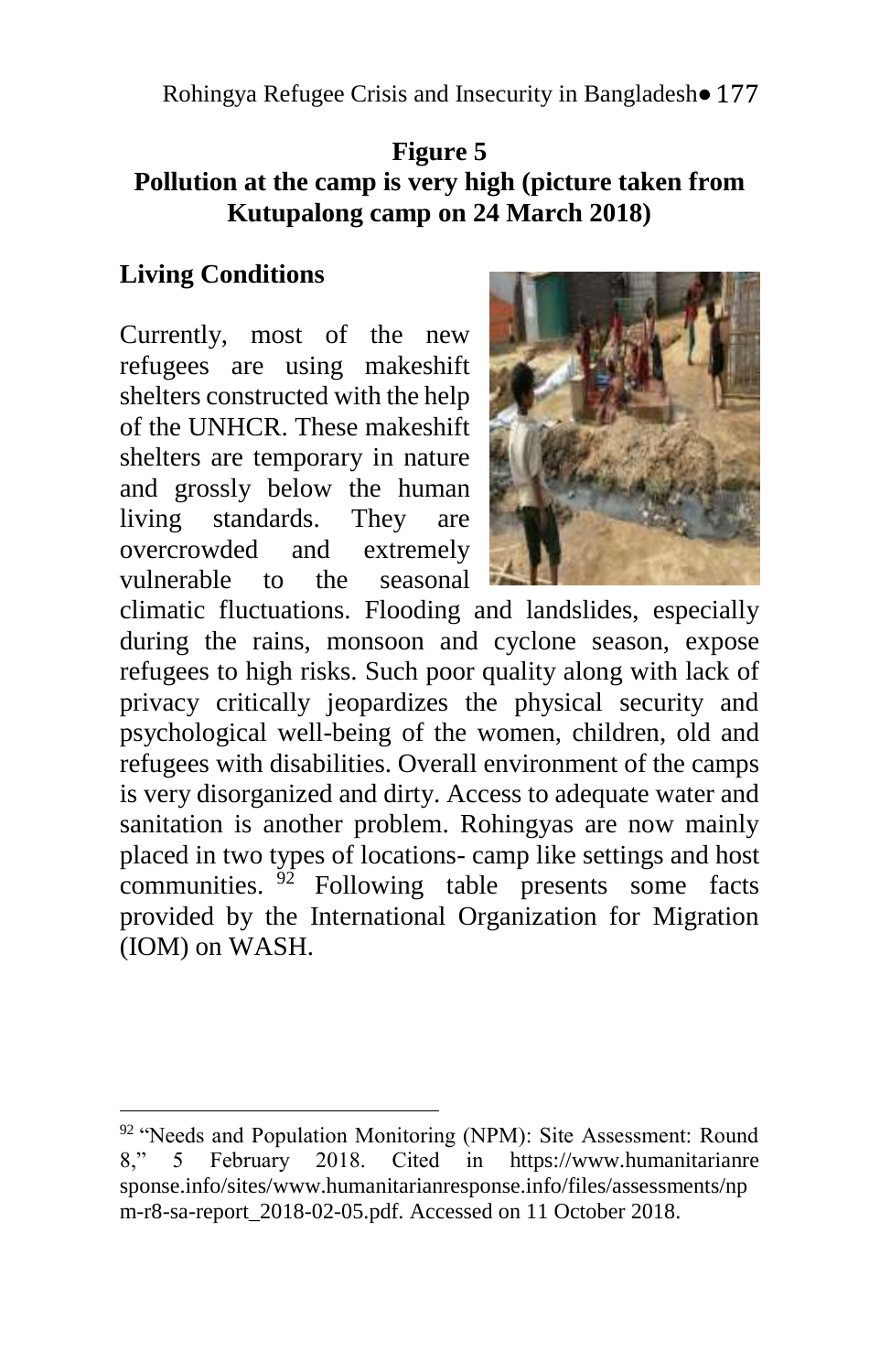# **Table 2**

# **Access to Water, Sanitation and Hygiene (WASH)**<sup>93</sup>

| Water            | Tube wells/handpump are the most common               |
|------------------|-------------------------------------------------------|
| Sources          | sources of water for 90% household locations. Of      |
|                  | these, 11% are in the camp like settings and 79%      |
|                  | in the host communities.                              |
| Water            | At least in 7 locations, it is reported that refugees |
| <b>Needs</b>     | do not do not have access to water at all. 6 of those |
|                  | locations were in the camp like settings. It was      |
|                  | reported that only 9% of the locations have limited   |
|                  | access to clean water and even then, they can use     |
|                  | it for basic needs.                                   |
| <b>Access to</b> | Some people can bath in about 15% of the              |
| <b>Bathing</b>   | locations and around 2% of the locations they do      |
| facilities       | not have any bathing facility. Around 36% of the      |
|                  | locations half of the population has access to        |
|                  | bathing facilities. They also reported that in        |
|                  | around 33% locations most people have access          |
|                  | and in around 14% almost all have access to           |
|                  | bathing facilities.                                   |
| <b>Access to</b> | Around 14% of the locations everybody has             |
| <b>latrines</b>  | access to latrines, around 36% of the locations       |
|                  | most have access, and around 35% of the locations     |
|                  | around half have access to latrines. In around 14%    |
|                  | of the locations some have access, and in around      |
|                  | 1% of the locations, it was reported that no one      |
|                  | has access to sanitary latrines.                      |

 $93$  ibid, pp. 6-7.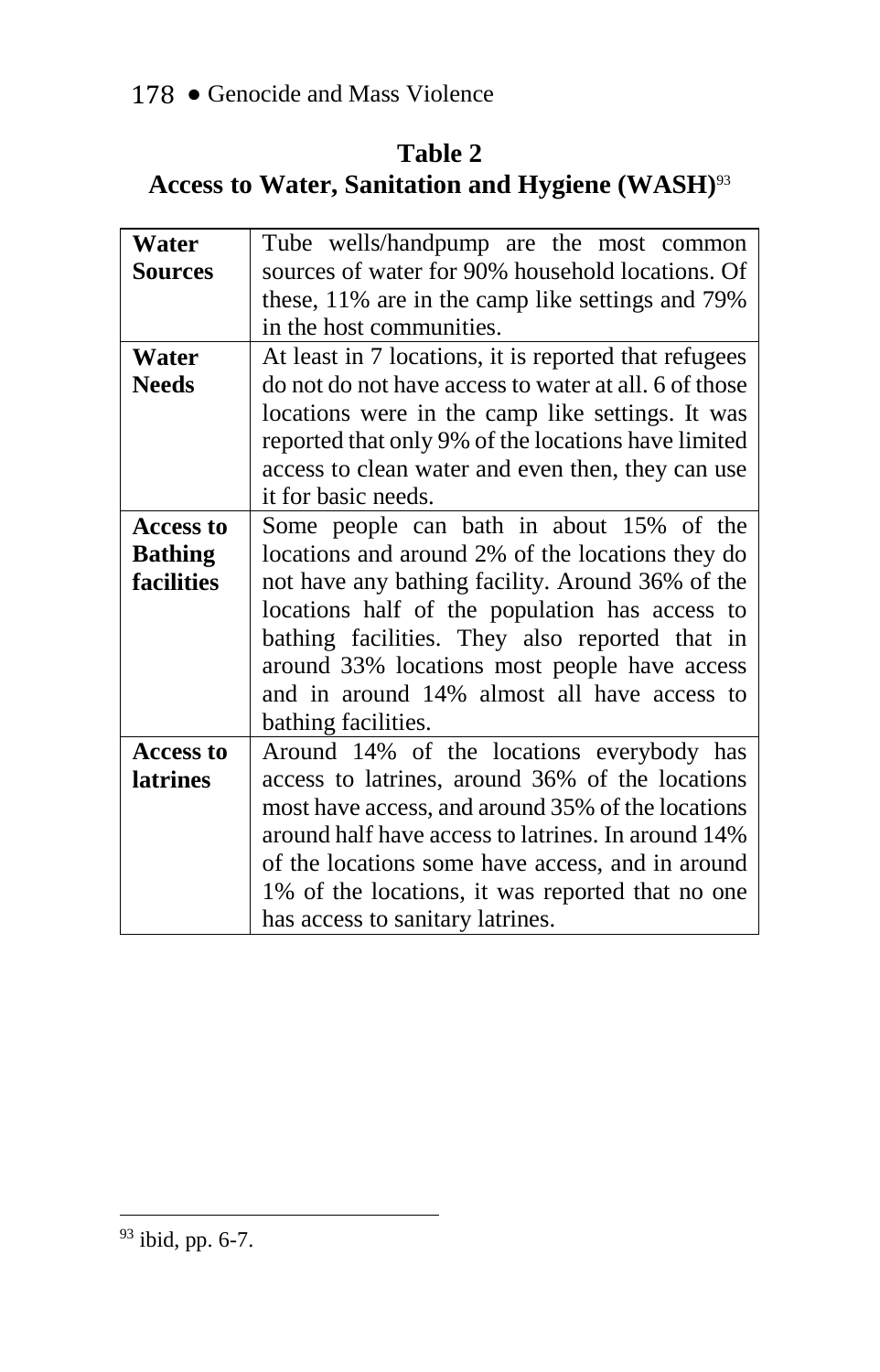Rohingya Refugee Crisis and Insecurity in Bangladesh• 179

### **Figure 6 Percentages of locations by settlement type and access to bathing facilities (Source: IOM)**<sup>94</sup>



**Figure 7 Percentages of locations by settlement type and access to latrine (Source: IOM)<sup>95</sup>** 



<u>.</u>  $94$  ibid

 $95$  ibid.